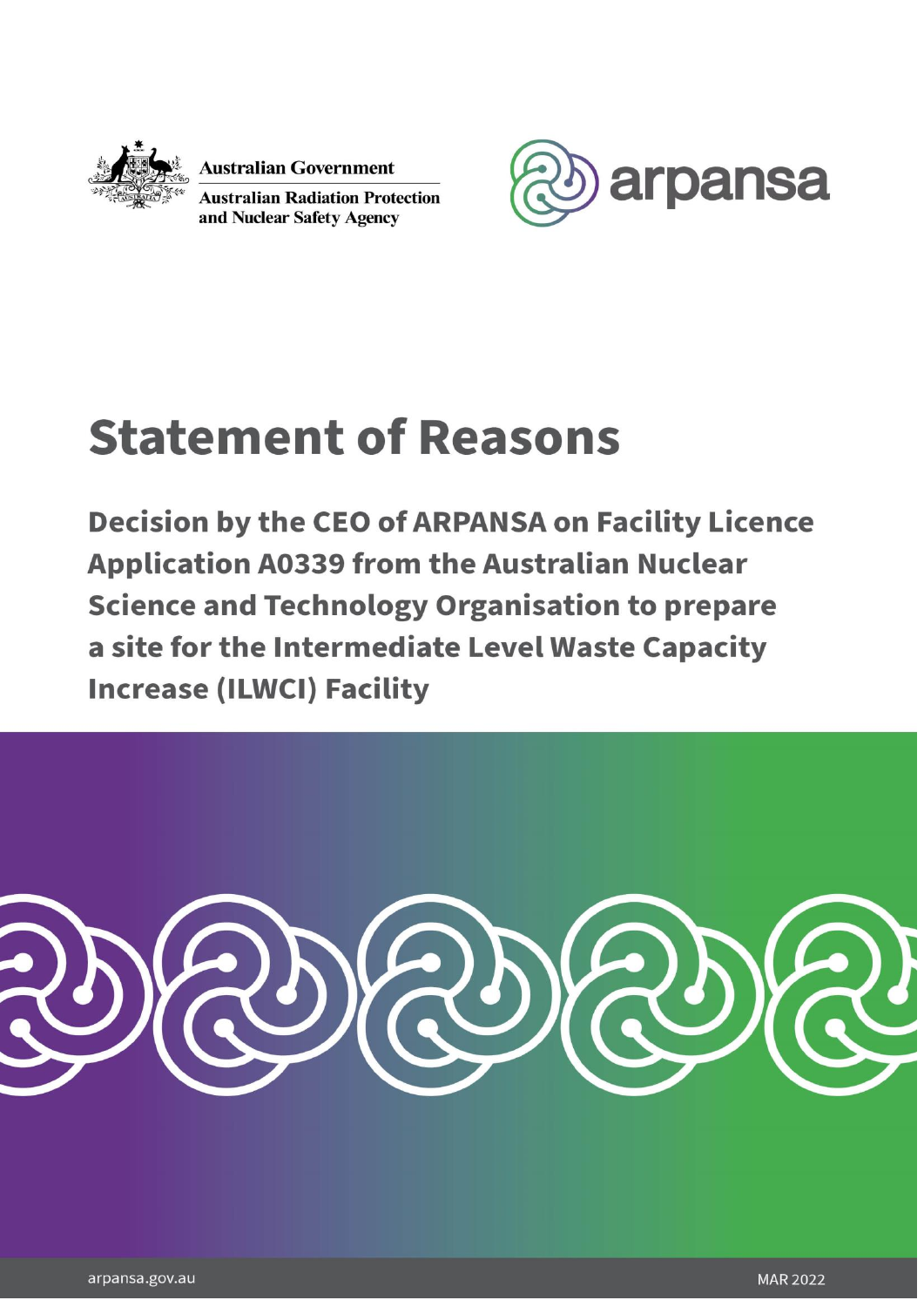#### © Commonwealth of Australia 2022

This publication is protected by copyright. Copyright (and any other intellectual property rights, if any) in this publication is owned by the Commonwealth of Australia as represented by the Australian Radiation Protection and Nuclear Safety Agency (ARPANSA).



#### **Creative Commons**

With the exception of the Commonwealth Coat of Arms, any ARPANSA logos and any content that is marked as being third party material, all material presented in this publication is provided under the Creative Commons Attribution 3.0 Australia (CC BY 3.0) licence. To view a copy of the license, visit [http://creativecommons.org/licenses/by/3.0/au/.](http://creativecommons.org/licenses/by/3.0/au/) It is a further condition of the licence that any numerical data referred to in this publication may not be changed. To the extent that copyright subsists in a third party, permission will be required from the third party to reuse the material.

In essence, you are free to copy, communicate and adapt the material as long as you attribute the work to ARPANSA and abide by the other licence terms. The works are to be attributed to the Commonwealth as follows:-

"© Commonwealth of Australia 2022, as represented by the Australian Radiation Protection and Nuclear Safety Agency (ARPANSA)"

#### **Use of the Coat of Arms**

The terms under which the Coat of Arms can be used are detailed at [https://www.pmc.gov.au/government/commonwealth-coat-arms.](https://aus01.safelinks.protection.outlook.com/?url=https%3A%2F%2Fwww.pmc.gov.au%2Fgovernment%2Fcommonwealth-coat-arms&data=04%7C01%7Cmartin.reynolds%40arpansa.gov.au%7Ccdebc4e657e44477babd08d9f85a70a6%7Ce23b734400e149cb94682759cc63a844%7C0%7C0%7C637813891752656501%7CUnknown%7CTWFpbGZsb3d8eyJWIjoiMC4wLjAwMDAiLCJQIjoiV2luMzIiLCJBTiI6Ik1haWwiLCJXVCI6Mn0%3D%7C1000&sdata=XNZC3WmRVIBq%2BTDGayy5AAKxPssjvBIzWqwjCxh8BjM%3D&reserved=0)

#### **Disclaimer**

This Statement of Reasons has been authored by the CEO of ARPANSA with the assistance of ARPANSA staff to describe the decision made under section 32 the *Australian Protection and Nuclear Safety Act 1998* (the Act) in response to a licence application made under the Act by the applicant identified in this statement.

All reasonable care has been taken in the preparation of this statement. Any use outside the purpose indicated above is at the risk of individual concerned. No claim for damages or liability may rise against the CEO of ARPANSA, the Commonwealth of Australia or the staff of ARPANSA in connection with any unauthorised use or use outside the purpose indicated above.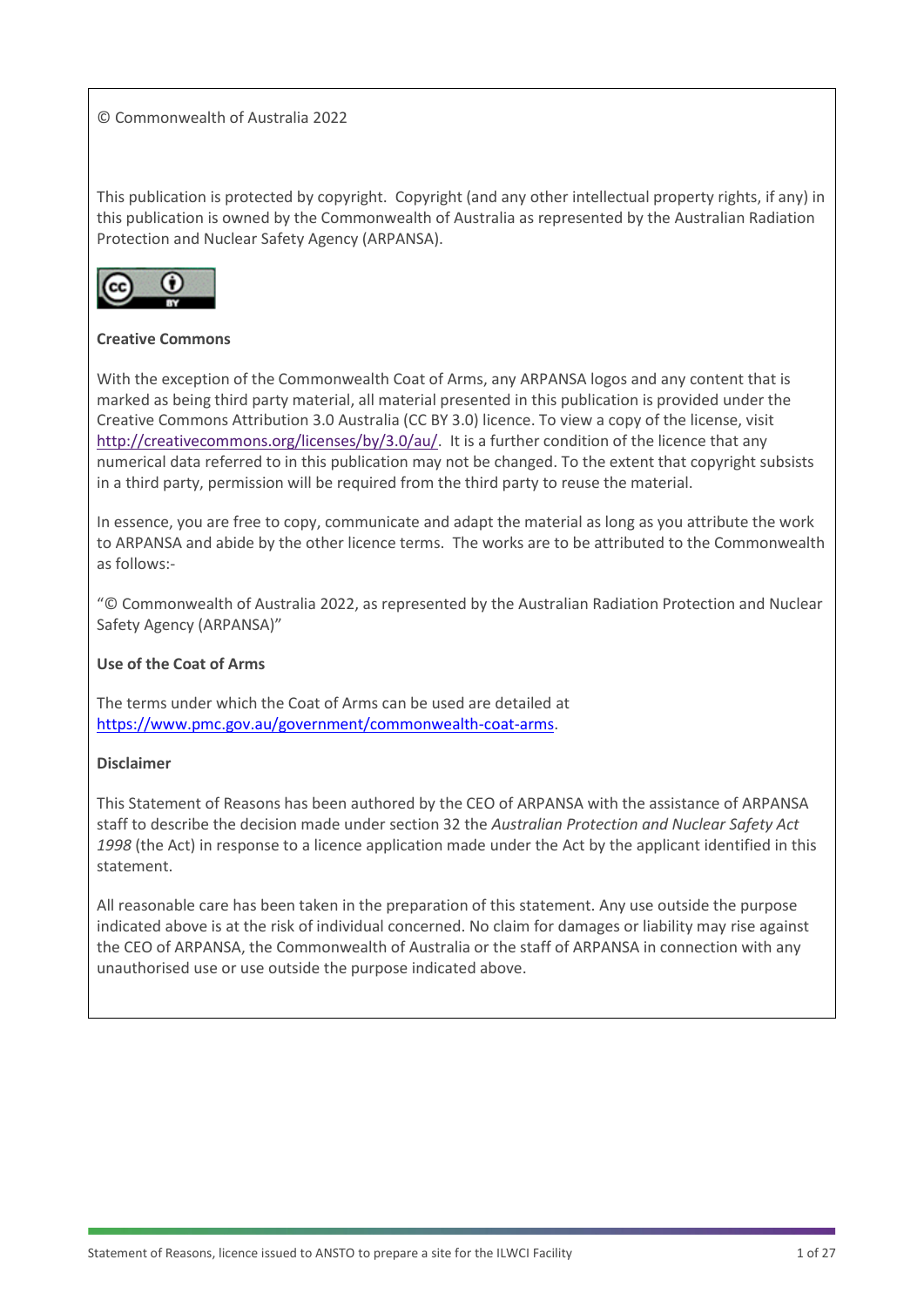This Statement of Reasons does not form part of Facility Licence F0339.

In the event of any inconsistency between the Licence and this Statement of Reasons, Facility Licence F0339 will prevail.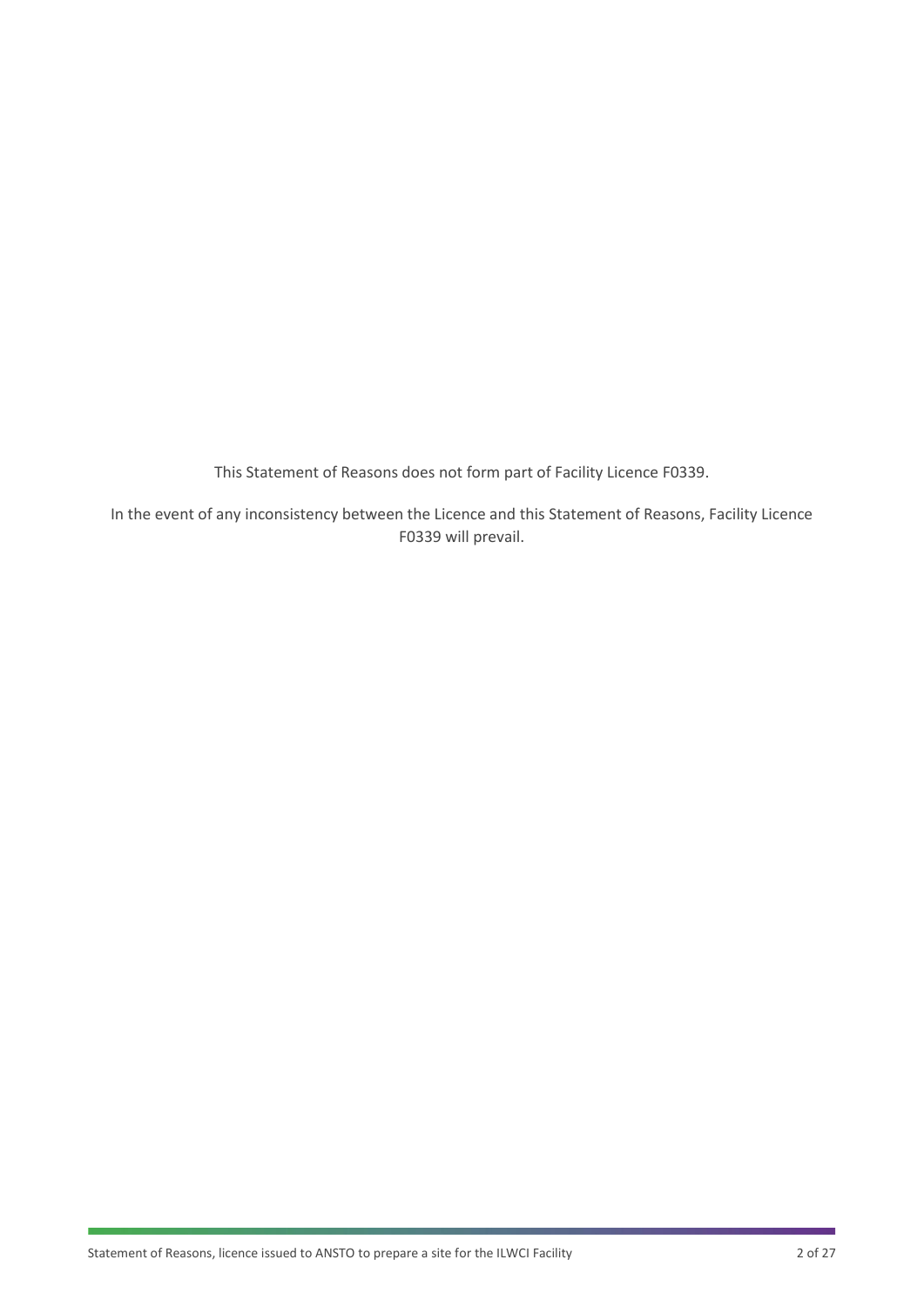## **TABLE OF CONTENTS**

| 1.  |                                                                                                                                                                                                    |  |
|-----|----------------------------------------------------------------------------------------------------------------------------------------------------------------------------------------------------|--|
| 2.  |                                                                                                                                                                                                    |  |
| 2.1 |                                                                                                                                                                                                    |  |
| 2.2 |                                                                                                                                                                                                    |  |
| 2.3 |                                                                                                                                                                                                    |  |
| 2.4 |                                                                                                                                                                                                    |  |
| 2.5 |                                                                                                                                                                                                    |  |
|     |                                                                                                                                                                                                    |  |
| 3.  |                                                                                                                                                                                                    |  |
| 3.1 | Does the application for the licence comply with subsection 46(1) of the Regulations? 8                                                                                                            |  |
|     |                                                                                                                                                                                                    |  |
| 3.2 |                                                                                                                                                                                                    |  |
|     |                                                                                                                                                                                                    |  |
| 3.3 | Does the application establish that the proposed conduct can be carried out without undue risk to                                                                                                  |  |
|     |                                                                                                                                                                                                    |  |
| 3.4 | Has the applicant shown that there is a net benefit from carrying out the proposed conduct? 16                                                                                                     |  |
|     |                                                                                                                                                                                                    |  |
|     |                                                                                                                                                                                                    |  |
| 3.5 | Has the applicant shown that the magnitude of individual doses, the number of people exposed and<br>the likelihood that exposure will happen are as low as reasonably achievable, having regard to |  |
|     |                                                                                                                                                                                                    |  |
|     |                                                                                                                                                                                                    |  |
| 3.6 | Has the applicant shown a capacity for complying with the Regulations and the licence conditions                                                                                                   |  |
|     |                                                                                                                                                                                                    |  |
|     |                                                                                                                                                                                                    |  |
| 3.7 |                                                                                                                                                                                                    |  |
|     |                                                                                                                                                                                                    |  |
| 3.8 |                                                                                                                                                                                                    |  |
|     |                                                                                                                                                                                                    |  |
|     |                                                                                                                                                                                                    |  |
| 4.  |                                                                                                                                                                                                    |  |
| 4.1 |                                                                                                                                                                                                    |  |
| 4.2 | Influence of site characteristics and optimisation of protection in the design of the ILWCI Facility  25                                                                                           |  |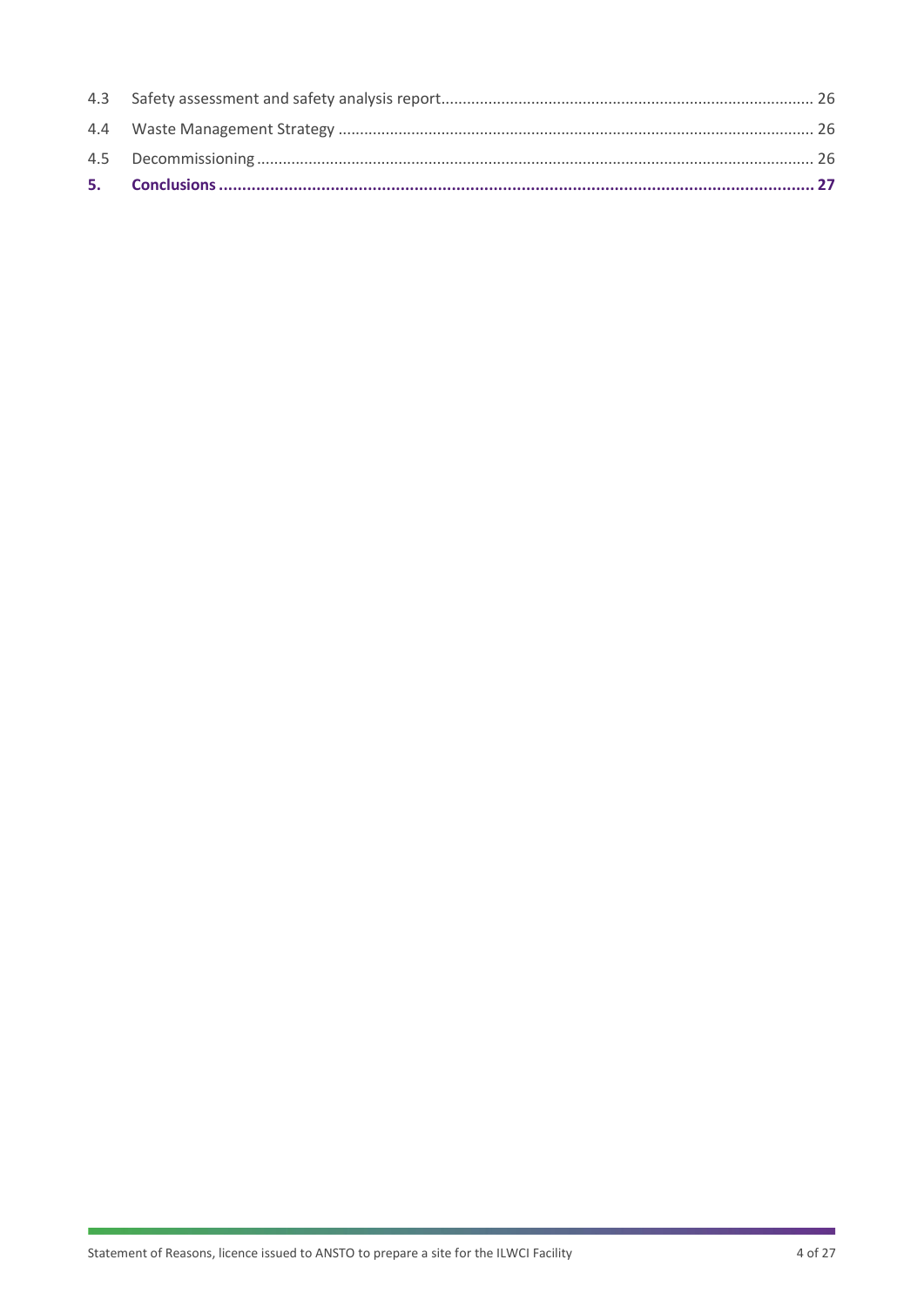# <span id="page-5-0"></span>**1. The licence decision**

On 16th March 2022, I issued facility licence F0339 under section 32 of the *Australian Radiation Protection*  and Nuclear Safety Act 1998 (the Act<sup>1</sup>) to the Australian Nuclear Science and Technology Organisation (ANSTO), authorising the licence holder to prepare a site for a **controlled facility** at Lucas Heights in New South Wales, namely, the Intermediate Level Waste Capacity Increase (ILWCI) Facility.

The purpose of the planned facility is to store<sup>2</sup> radioactive waste, mainly from the production of nuclear medicine at the Lucas Heights site, with the intention of its future removal from the site. No other function of the ILWCI Facility is authorised under this licence.

Under Division 3 of the Australian Radiation Protection and Nuclear Safety Regulations 2018 (the Regulations<sup>3</sup>), the proposed facility is a nuclear installation, intended for storage of radioactive waste with an activity content above the level specified in the Regulations.

The licence is subject to general conditions applicable to all licences as prescribed in section 35 of the Act and in Division 6 of Part 5 of the Regulations. Additionally, under paragraph 35(1)(c) of the Act, I have prescribed compliance with Part 6 of the Regulations as a licence condition and, further, issued specific licence conditions and requested evidence of compliance to be submitted with any future application for a licence to construct the ILWCI Facility, or earlier where that is feasible.

# <span id="page-5-1"></span>**2. Reaching the decision**

## <span id="page-5-2"></span>**2.1 Receipt of application**

On 23 July 2021 I received a licence application (A0339) from ANSTO to prepare a site for the ILWCI Facility. Supporting documentation was submitted in accordance with the application form for nuclear installations<sup>4</sup>, and the appropriate fee was paid.

## <span id="page-5-3"></span>**2.2 Documentary evidence and references**

The evidence before me in reaching the decision was:

- the application and supporting documentation, including supplementary documentation provided on ARPANSA's request
- the Regulatory Assessment Report<sup>5</sup> (RAR) R21/07969 developed by the ARPANSA reviewers<sup>6</sup>
- recommendations, codes, and standards representing international best practice (IBP)

<sup>5</sup> See [https://arpansa.gov.au/ANSTO-ILWCI](https://aus01.safelinks.protection.outlook.com/?url=https%3A%2F%2Farpansa.gov.au%2FANSTO-ILWCI&data=04%7C01%7Cfrancesca.wigney%40arpansa.gov.au%7Cc6c8cc6c4a3c489898fe08d9f5b9d920%7Ce23b734400e149cb94682759cc63a844%7C0%7C0%7C637811000825718578%7CUnknown%7CTWFpbGZsb3d8eyJWIjoiMC4wLjAwMDAiLCJQIjoiV2luMzIiLCJBTiI6Ik1haWwiLCJXVCI6Mn0%3D%7C3000&sdata=WG87MQKdwFpmNxj3cn4FMp2jAleHhCGSKk4eNlxzqow%3D&reserved=0)

<sup>&</sup>lt;sup>1</sup> [Australian Radiation Protection and Nuclear Safety Act 1998 \(legislation.gov.au\)](https://www.legislation.gov.au/Details/C2016C00977)

<sup>2</sup> Defined as "*the holding of radioactive sources, radioactive material, spent fuel and/or radioactive waste in a facility that provides for their/its containment, with an intention of retrieval*", see [Code for Disposal Facilities for Solid Radioactive Waste](https://www.arpansa.gov.au/sites/default/files/rpsc3.pdf)  [\(arpansa.gov.au\),](https://www.arpansa.gov.au/sites/default/files/rpsc3.pdf) RPS C-3, ARPANSA 2018.

<sup>3</sup> [Australian Radiation Protection and Nuclear Safety](https://www.legislation.gov.au/Details/F2021C00746) Regulations 2018 (legislation.gov.au)

<sup>4</sup> Regulatory Guide - Applying for a licence for [a nuclear installation \(ARPANSA-GDE-1795WEB\) | ARPANSA](https://www.arpansa.gov.au/regulation-and-licensing/licensing/information-for-licence-holders/regulatory-guides/regulatory-guide-applying-licence-nuclear)

<sup>6</sup> Lead reviewer was Ms Francesca Wigney, Facility Safety Section, Regulatory Services Branch (RSB). Ms Julie Murray reviewed the Security aspects of the application. Contributions were made by RSB regulatory officers and by staff of ARPANSA's Radiation Health Services Branch and by the Office of the CEO. The RAR was peer reviewed by Mr Andrew Wulf and Dr Samir Sarkar, and was approved by Mr Jim Scott, Chief Regulatory Officer. Mr Martin Reynolds, General Counsel, reviewed the Statement of Reasons and the licence. No interest was declared by anyone involved in the review and assessment, or in the decision, that materially conflicts with, or could be perceived to conflict with this decision.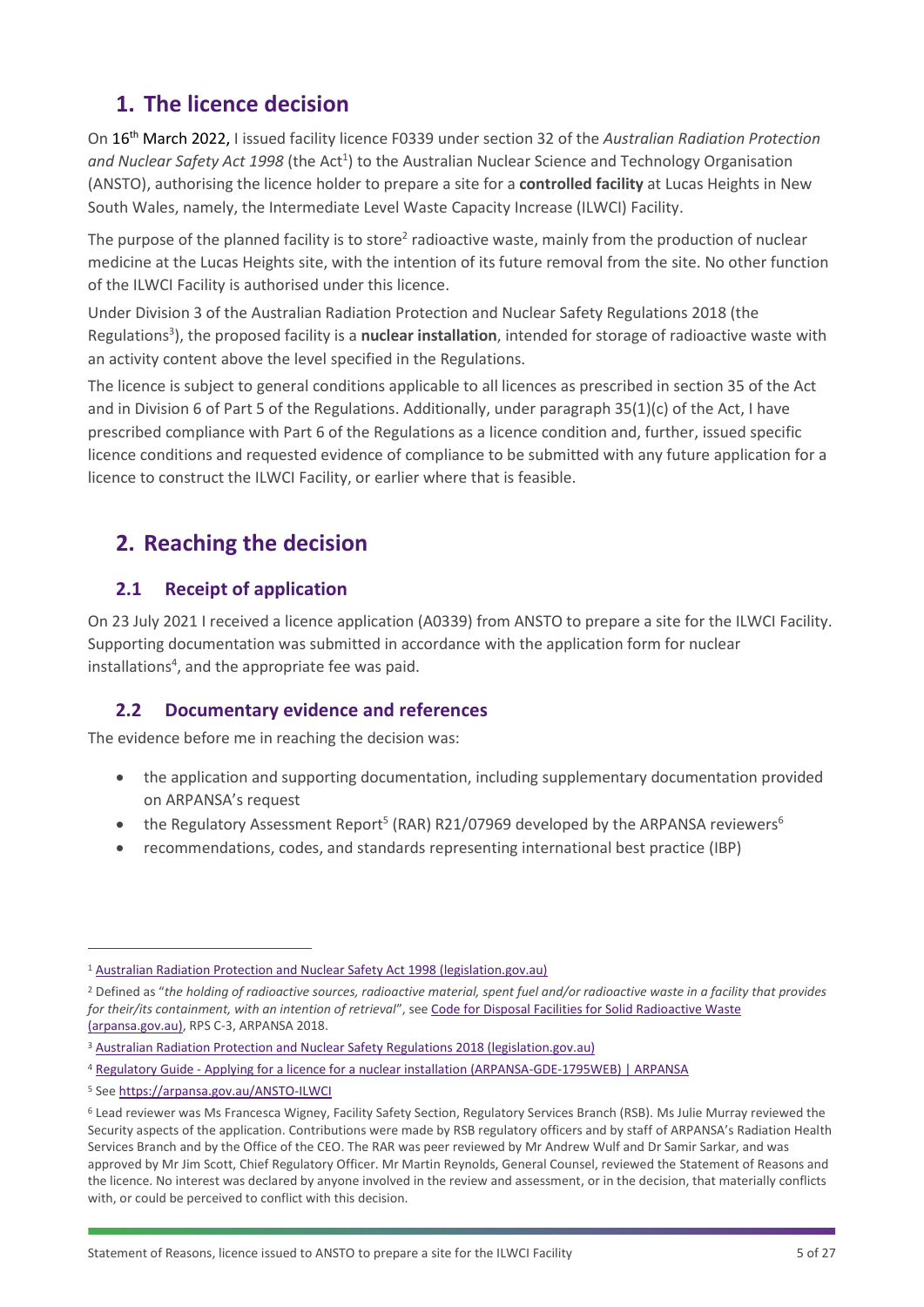- $\bullet$  the Radiation Protection Series<sup>7</sup> (RPS) Codes and Guides developed to support and promote uniformity in radiation protection and nuclear safety policies and practices across Australian jurisdictions
- ARPANSA's regulatory guidance<sup>8</sup>, developed for applicants and reviewers
- advice and submissions in relation to the application.

## <span id="page-6-0"></span>**2.3 The Nuclear Safety Committee**

The Nuclear Safety Committee is established under the Act to, *inter alia*, provide advice to the CEO of ARPANSA on matters relating to nuclear safety and the safety of controlled facilities<sup>9</sup>. The Committee was provided an orientation of the ILWCI Facility application at its meeting on 26 November 2021. Committee members subsequently provided advice on the RAR, the safety analysis report and the safety assessment, which were considered in ARPANSA's review and assessment, and in the licence decision.

The Committee reviewed a draft of this Statement of Reasons at its meeting on 25 February 2022. Members in attendance supported my preliminary decision to approve the application, subject to conditions of licence as further outlined in this Statement of Reasons. The minutes from the meeting will be published online in due course.

## <span id="page-6-1"></span>**2.4 Consultation**

In accordance with section 48 of the Regulations, ARPANSA published a notice of intent to make a decision on 1 September 2021. The notification was posted on ARPANSA's website together with ANSTO's submission<sup>10</sup>. The notification was also published in *The Australian* newspaper, and in the *St George Leader*  and *Sutherland Shire Leader*.

As the application was for a nuclear installation, the notice included an invitation for interested third parties to make submissions in relation to the application with a closing date of 15 November 2021. ARPANSA organised a public forum (virtual due to the COVID-19 pandemic) on 13 October 2021 to provide information on different aspects of the proposed facility and on ARPANSA's review and assessment of the application<sup>11</sup>.

The submissions are available from ARPANSA's website<sup>12</sup>, unless a request for confidentiality had been made. Appendix 3 to the RAR provides an analysis of the submissions and addresses the issues raised. I also address key parts of the submissions in section 3.8 of this report.

## <span id="page-6-2"></span>**2.5 Matters that must be taken into account when reaching a decision**

Sub-section 32(3) of the Act requires the CEO of ARPANSA to consider international best practice in relation to radiation protection and nuclear safety when deciding whether to issue a licence, as well as matters outlined in section 53 of the Regulations that are specific for a facility licence.

## <span id="page-6-3"></span>*2.5.1 International best practice*

In my view, consideration of international best practice involves the following:

<sup>7</sup> [Radiation Protection Series | ARPANSA](https://www.arpansa.gov.au/regulation-and-licensing/regulatory-publications/radiation-protection-series)

<sup>8</sup> [Regulatory guides | ARPANSA](https://www.arpansa.gov.au/regulation-and-licensing/licensing/information-for-licence-holders/regulatory-guides)

<sup>9</sup> For information on membership, advice, and meeting minutes, se[e Nuclear Safety Committee | ARPANSA](https://www.arpansa.gov.au/about-us/advisory-council-and-committees/nuclear-safety-committee)

<sup>&</sup>lt;sup>10</sup> [Notice of intention to make a decision on a facility licence application | ARPANSA](https://www.arpansa.gov.au/notice-intention-make-decision-facility-licence-application)

<sup>11</sup> [ARPANSA public forum on ANSTO licence application](https://www.youtube.com/watch?v=eSb8t4pHMOw) – Intermediate Level Waste Capacity Increase - YouTube

<sup>12</sup> See<https://www.arpansa.gov.au/notice-intention-make-decision-facility-licence-application>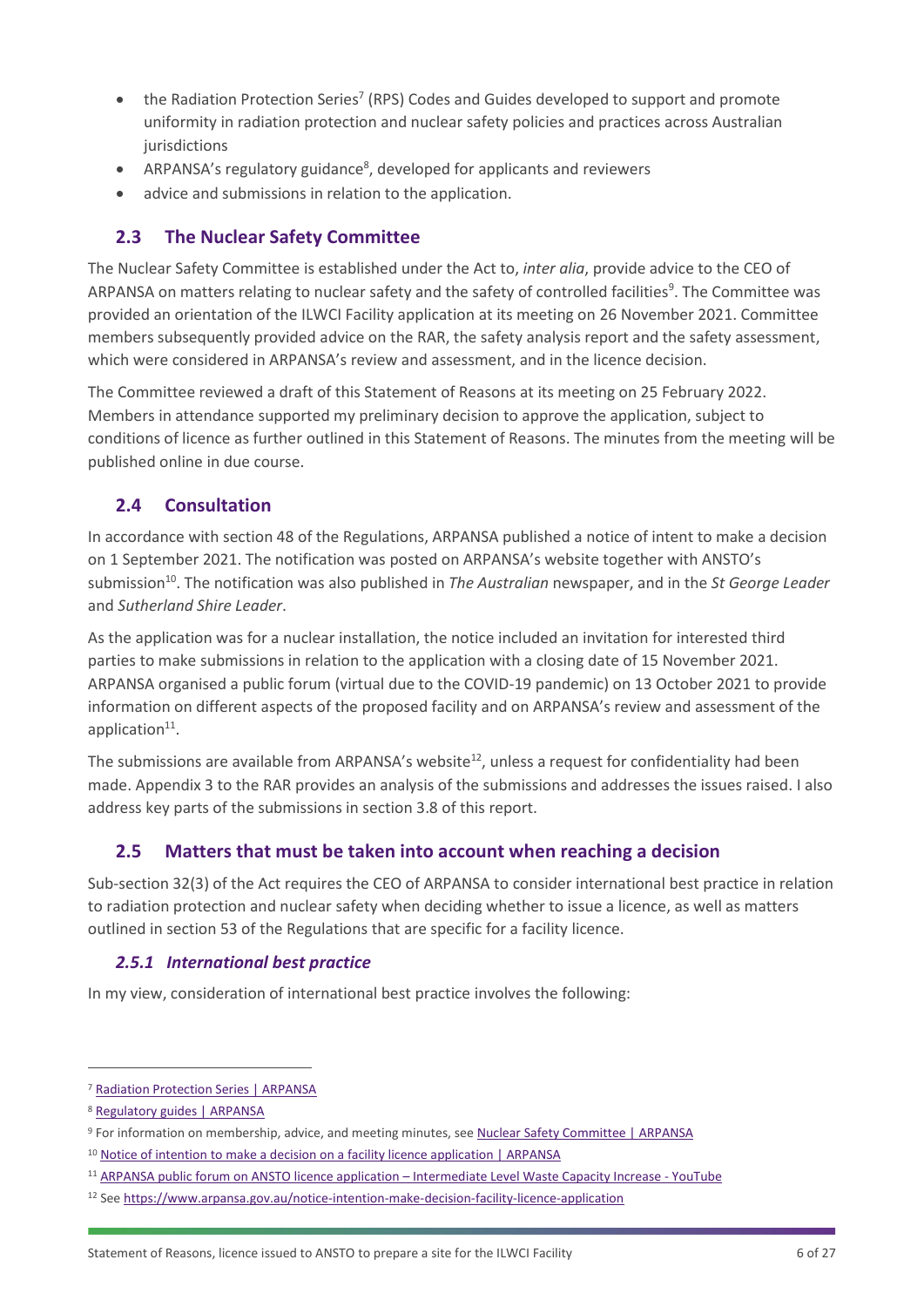- the radiation protection, and nuclear safety and security objectives as a part of siting, design, operation, and decommissioning; compared to those laid out in the international framework for safety, security and radiation protection and documented in international standards
- technical standards for construction, materials and other matters relevant to safety
- experience from siting, construction, operation, and decommissioning of similar facilities in Australia and in other countries with an advanced infrastructure for safety.

The main elements of the international framework for safety, which I consider to be relevant international best practice, are laid out in*, inter alia*, the Safety Fundamentals and Safety Requirements and Safety Guides published by the International Atomic Energy Agency (IAEA); in the IAEA Fundamentals and Recommendations on Nuclear Security, and in the Recommendations of the International Commission on Radiological Protection (ICRP). The framework is supported by assessments of health and environmental risks from radiation, including the scientific evaluations carried out by the United Nations Scientific Committee on the Effects of Atomic Radiation (UNSCEAR).

ARPANSA's regulatory guides as well as the RPS suite of publications developed in collaboration with state and territory regulators across Australia reflect international best practice as applicable in the Australian context. ARPANSA maintains information on a selection of relevant international standards and risk assessments on its website.<sup>13</sup>

## <span id="page-7-0"></span>*2.5.2 Specific matters*

Section 53 of the Regulations specifies matters that I must take into account in deciding whether to issue a facility licence. These are:

- a. whether the application for the licence complies with subsection 46(1) of the Regulations
- b. whether the applicant for the licence has given the information asked for by the CEO
- c. whether the application, together with the information (if any) given as described in paragraph (b), establishes that the conduct proposed to be authorised by the licence can be carried out without undue risk to the health and safety of people, and to the environment
- d. whether the applicant has shown that there is a net benefit from carrying out the conduct proposed to be authorised by the licence
- e. whether the applicant has shown that the magnitude of individual doses, the number of people exposed and the likelihood that exposure will happen are as low as reasonably achievable, having regard to economic and societal factors
- f. whether the applicant has shown a capacity for complying with the Regulations and the licence conditions that would be imposed under section 35 of the Act
- g. whether the application has been signed by an office holder of the applicant, a person authorised by an office holder of the applicant or, if the licence is for a Commonwealth entity mentioned in section 45 of the Regulations, someone described in paragraph (b) of that section
- h. if the application is for a facility licence for a nuclear installation—the content of any submissions made by members of the public about the application.

I deal with the issues specified in section 53 of the Regulations in sections 3.1 – 3.8 hereunder, considering IBP where relevant.

<sup>13</sup> [International best practice | ARPANSA](https://www.arpansa.gov.au/regulation-and-licensing/regulation/international-best-practice)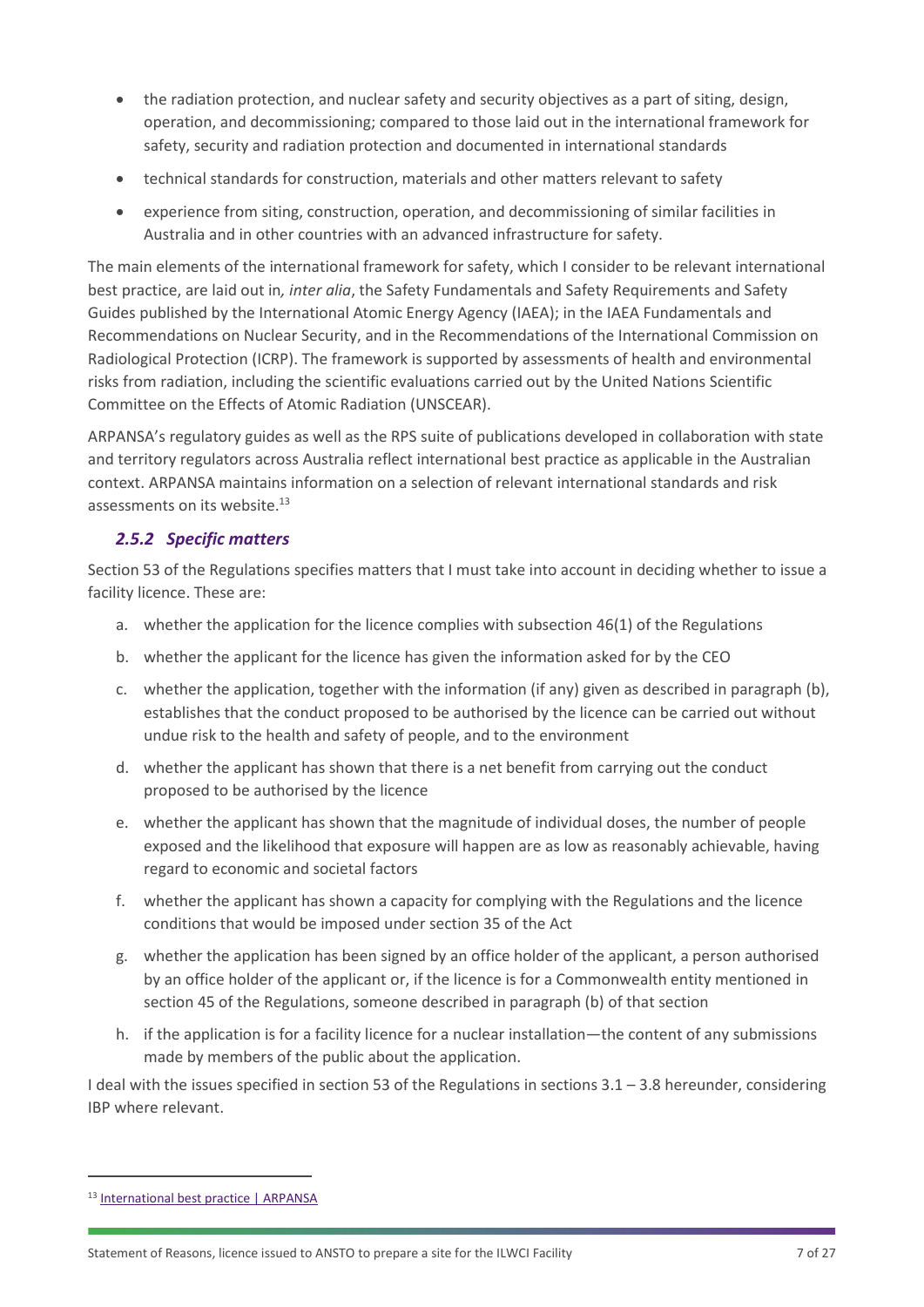My decision is also informed by ARPANSA's ongoing oversight and regulatory experience with ANSTO, in particular ANSTO's waste operations; by the waste management strategy of ANSTO (under preparation); and by the Australian Radioactive Waste Management Framework<sup>14</sup>. The considerations contained in this Statement of Reasons follow the intent and principles outlined in ARPANSA's Regulatory Activities Policy.<sup>15</sup>

For the purpose of this Statement of Reasons, health and safety refers to *protection of people and the environment from harmful effects of ionising radiation*<sup>16</sup> and includes consideration of radiation (radiological) protection and safety, nuclear safety, waste safety, transport safety, physical protection and security, and emergency preparedness and response. Safety as it relates to other matters, e.g., as covered in work health and safety legislation, is outside of my mandate.

# <span id="page-8-0"></span>**3. Reasons for the decision**

## <span id="page-8-1"></span>**3.1 Does the application for the licence comply with subsection 46(1) of the Regulations?**

Subsection 46(1) lists the following documentation that must be included in any application for a facility licence:

- (a) the applicant's full name, position and business address
- (b) a description of the purpose of the facility to which the licence is to relate
- (c) a detailed description of the facility and the site of the facility
- (d) the applicant's plans and arrangements for managing the facility to ensure the health and safety of people and the protection of the environment, including the following:
	- (i) arrangements for the applicant to maintain effective control of the facility
	- (ii) the safety management plan for the facility
	- (iii) the radiation protection plan for the facility
	- (iv) the radioactive waste management plan for the facility
	- (v) the security plan for the facility
	- (vi) the emergency plan for the facility
	- (vii) the environment protection plan for the facility
	- (viii) the decommissioning plan for the facility
- (e) for each activity to be authorised by the licence—a safety analysis report that is as complete as possible.

ANSTO has provided information relevant to all items specified in sub-section 46(1) of the Regulations.

This section of the statement will only consider general aspects of the purpose of the facility; of plans and arrangements for managing safety; and of the safety analysis report and underlying safety assessment. The purpose of the facility is also considered in relation to justification in section 3.4; paragraph 46(1)(c), sub-

<sup>&</sup>lt;sup>14</sup> [Australian Radioactive Waste Management Framework | Department of Industry, Science, Energy and Resources](https://www.industry.gov.au/data-and-publications/australian-radioactive-waste-management-framework)

<sup>15</sup> [Regulatory Activities Policy | ARPANSA](https://www.arpansa.gov.au/about-us/our-policies/regulatory-activity-policies#:~:text=The%20Regulatory%20Activities%20Policy%20(the,the%20environment%2C%20from%20the%20harmful)

<sup>16</sup> Section 3 of the Act specifies its object; *"… to protect the health and safety of people, and to protect the environment, from the harmful effects of radiation".*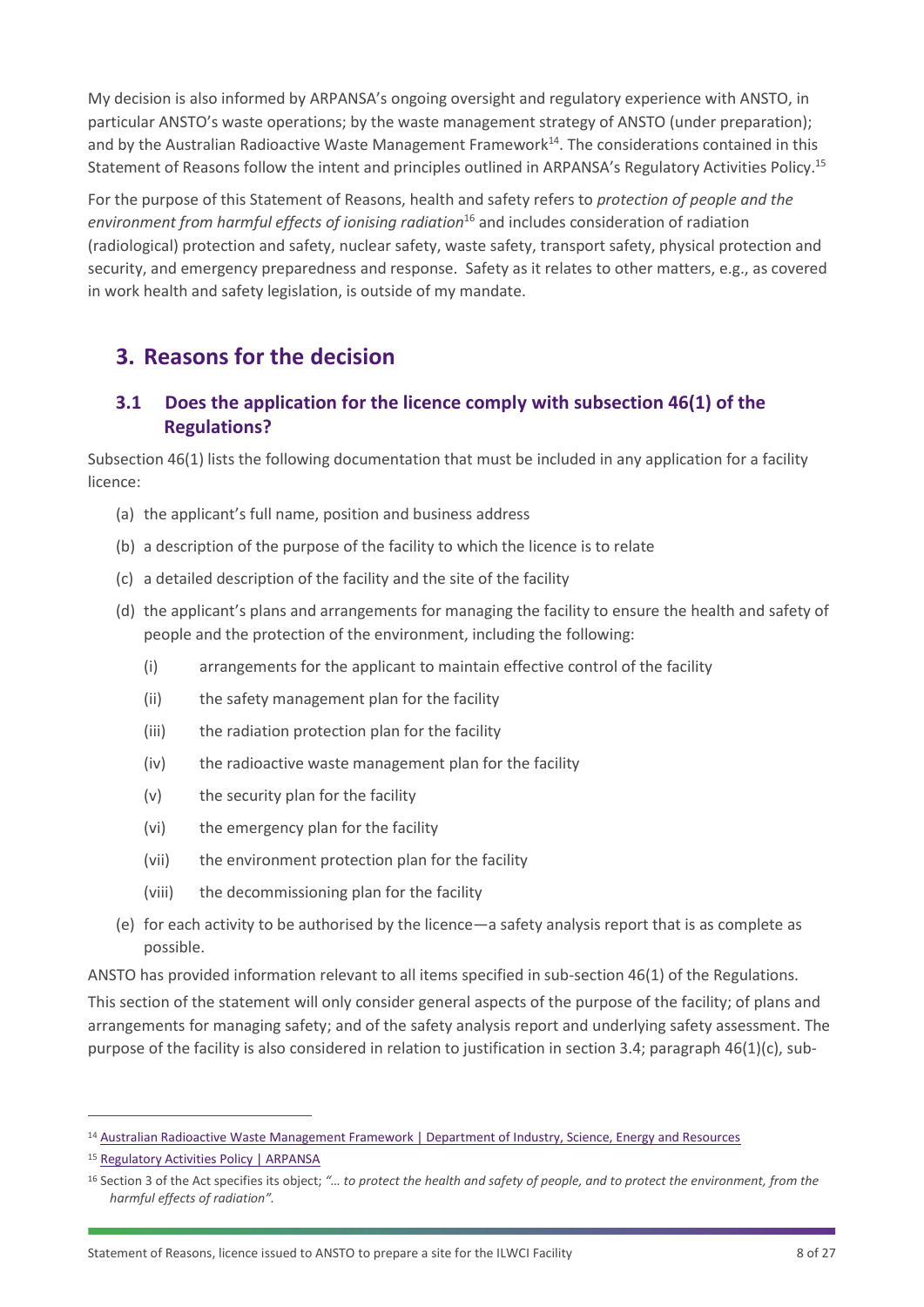paragraphs 46(1)(d)(i–viii) and paragraph 46(1)(e) are discussed in relation to undue risk (section 3.3); and paragraph 46(1)(a) is discussed in relation to authorised signatory (section 3.7).

## <span id="page-9-0"></span>*3.1.1 Considerations*

## *Purpose*

The purpose of the planned ILWCI Facility is to increase the storage capacity for intermediate level solid waste (ILSW) from production of nuclear medicine and scientific research activities at the ANSTO Lucas Heights site. The current ILSW storage facility operating under ARPANSA licence F0260 is estimated to reach capacity in 2027.

The waste streams associated with production of nuclear medicine (mainly reactor-based production of molybdenum-99 [Mo-99] decaying to metastable technetium-99 [Tc-99m] used in nuclear medicine procedures) at the Lucas Heights site are schematically illustrated in Figure 1. Three major waste streams contribute to the generation of intermediate level waste<sup>17</sup> (ILW):

- reprocessing of used fuel from the OPAL reactor in overseas facilities, with the resulting waste returned to Australia and (currently) stored in the Interim Waste Store (IWS) Facility at Lucas Heights (ARPANSA licence F0292)
- dissolution of irradiated uranium targets in the ANSTO Nuclear Medicine (ANM) Facility (F0309) for extraction and purification of Mo-99, with the residual waste (spent uranium filter cups; SUF cups) and general consumables used in the extractions stored in the existing ILSW facility
- liquid ILW generated and stored at the ANM Facility with the intention of solidifying the waste in the SyMo Facility currently under construction (ARPANSA licence F0266), and subsequent proposed storage of canisters with the solidified waste in the ILWCI Facility.



Figure 1. Overview of waste streams generated by nuclear medicine production at the ANSTO Lucas Heights site. Illustration provided by ANSTO and shown during the public forum held on 13 October 2021.

The ILW will, according to current plans, be transported to the National Radioactive Waste Management Facility (NRWMF) for storage pending ultimate disposal at another site. A site in South Australia near Kimba

<sup>17</sup> See *Guide for Classification of Radioactive Waste*, RPS G-4, ARPANSA 2020 [Radiation Protection Series G-4 | ARPANSA](https://www.arpansa.gov.au/regulation-and-licensing/regulatory-publications/radiation-protection-series/rps-g-4) for information on waste classification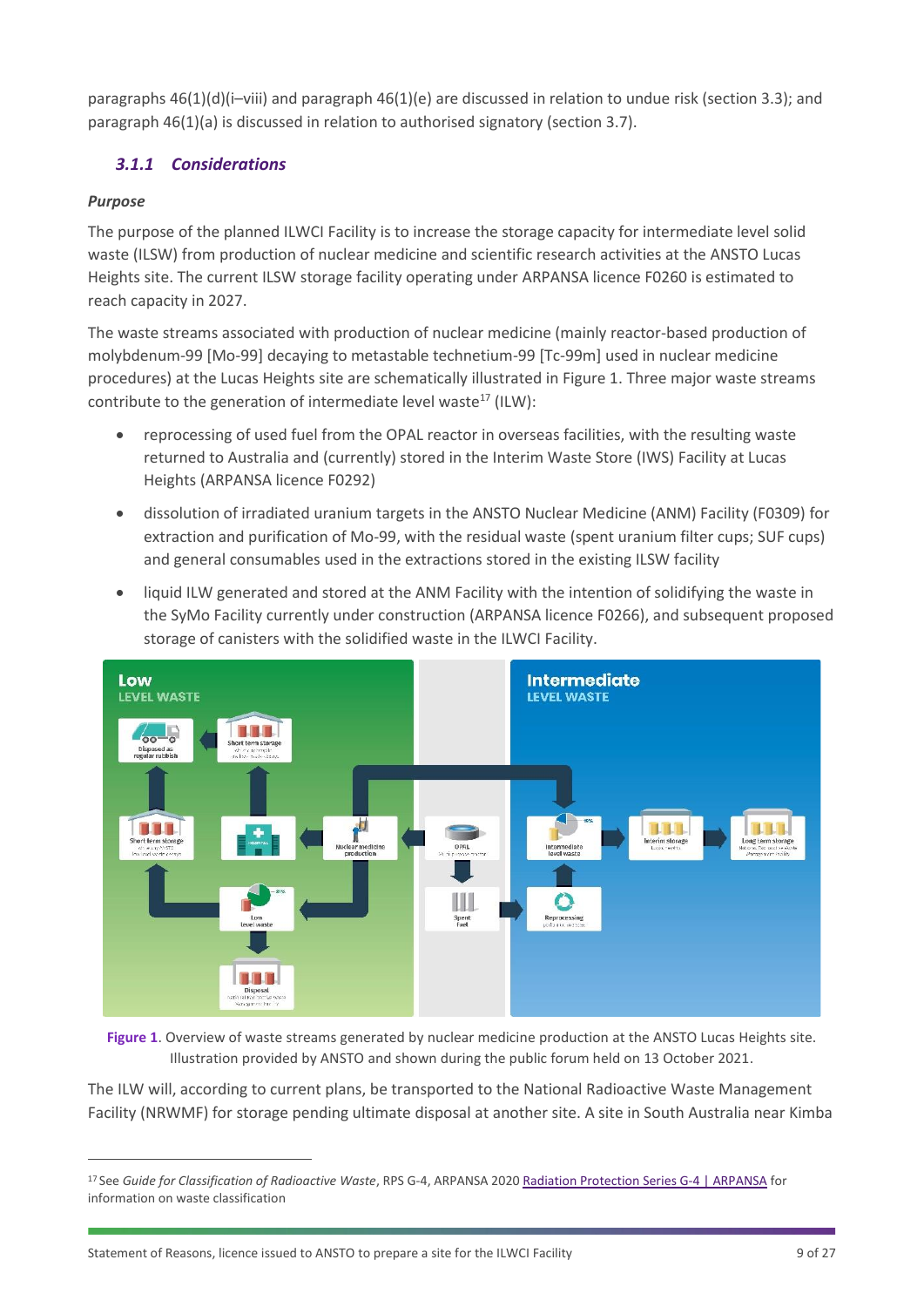has been declared as the site for the NRWMF<sup>18</sup>; however, it will likely not receive any waste until the end of the 2020s at the earliest, if approved. The ILWCI Facility can be considered a contingency interim measure similar to the IWS Facility pending establishment of facilities for final management and disposal of ILW generated by ANSTO.

The planned ILWCI Facility is to be located within the 'Waste Precinct' of the Lucas Heights site. The facility will be separate from the existing ILSW facility, including its footprint and inventory (several tens of PBq),<sup>19</sup> justify regarding it as a new nuclear installation to be covered by a separate licence. The ILWCI Facility will increase the storage volume for SUF cup storage vessels and other waste stored in aluminium retrievable bins (ARB) by 112 and 176% respectively. It will also provide storage capacity for waste canisters produced in the SyMo Facility. ANSTO estimates that capacity will be reached in 2037 i.e., the ILWCI extends the period during which waste can be received by appropriately designed storage facilities on site by 10 years.

Licence F0339 only authorises activities for the purpose outlined in the application. I have received confirmation from the ANSTO CEO that no other purpose is foreseen for the ILWCI Facility.

## *Completeness of information*

It is implicit in the legislation that licensing of a facility normally occurs in stages, with each stage (to *prepare a site* for a facility; to *construct*, *operate*, have *possession or control* of, *decommission*, or *abandon* a facility) covered by a separate licence application (section 46 of the Regulations). Staged project development and licensing that require sequential applications and regulatory decisions mitigate the risk of problems arising from issues detected late or at the end of the project and that had been overlooked at the onset of the project. However, a prerequisite for a successful staged licensing process is that ultimate purpose, design, operation and decommissioning of the facility are understood in sufficient detail *at the initial stage of preparing a site for a facility* to avoid costly and time-consuming rectification work and a restart of the regulatory review and assessment process.

In relation to the ILWCI Facility, some of the submitted documentation is necessarily generic in nature and lacks full detail at this stage of the facility lifecycle. However, the site characteristics documentation, the design, the risk assessment, and the safety analysis report (SAR) provide meaningful information and allow conclusions to be drawn about safety and security with reasonable certainty and appropriate to the site licensing stage. Other plans and arrangements for managing safety must be considerably more developed in advance of submitting an application to construct the facility and at later stages of the facility lifecycle. See further section 3.3.

## <span id="page-10-0"></span>*3.1.2 Conclusions*

#### **Does the application for the licence comply with sub-section 46(1) of the Regulations**

Information has been provided relevant to all areas itemised under sub-section 46(1) of the Regulations. The main purpose is to store ILW from nuclear medicine production and research activities; no other purpose has been stated. Plans and arrangements for managing safety currently lack detail. However, information on site characteristics and design, the risk assessment and the safety analysis report, are adequate and appropriate for the current stage of licensing, allowing meaningful reasoning and conclusions on safety of the ILWCI Facility.

<sup>&</sup>lt;sup>18</sup> Minister declares Napandee as the site for the National Radioactive Waste Management Facility | Department of Industry, [Science, Energy and Resources](https://www.industry.gov.au/news/minister-declares-napandee-as-the-site-for-the-national-radioactive-waste-management-facility)

<sup>&</sup>lt;sup>19</sup> 1 petabecquerel (PBq) =  $10^{15}$  Bq or  $10^{15}$  atomic disintegrations per second.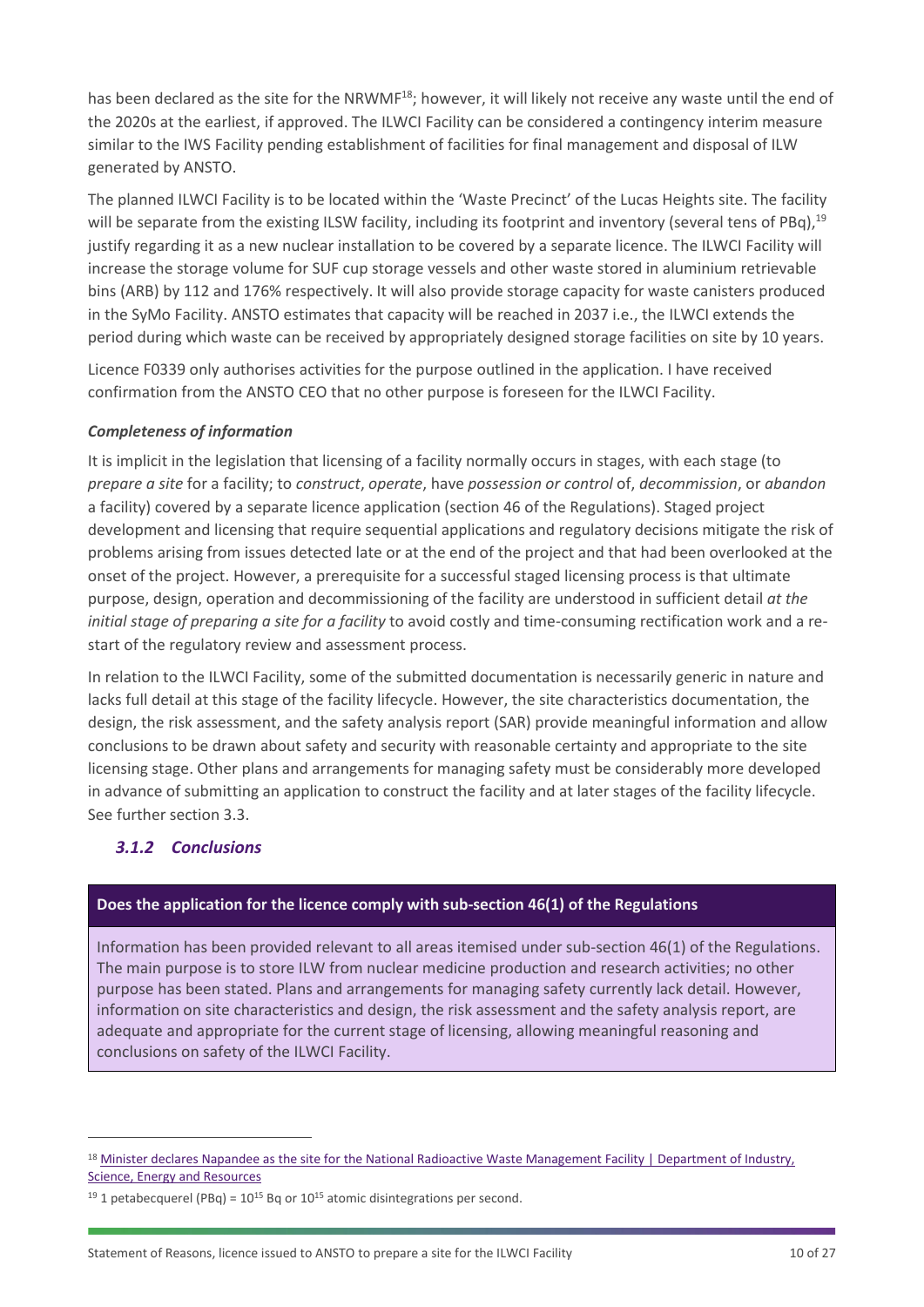## <span id="page-11-0"></span>**3.2 Has the applicant given the information asked for by the CEO?**

Sub-section 46(2) of the Regulations specifies documentation that the CEO may require from an applicant for a facility licence, noting the CEO may determine to request only some of the listed documentation and/or request other relevant documentation in addition to what is listed.

Notwithstanding what was stated above about the need for a fulsome albeit preliminary understanding of the life cycle of the facility when initially preparing a site for the facility, I consider the following (excerpts from sub-section 46(2) of the Regulations) most relevant for the present licensing decision:

- 1. Preparing a site for a controlled facility:
	- (i) detailed site evaluation establishing the suitability of the site for the facility
	- (ii) the characteristics of the site, including the extent to which the site may be affected by natural and human events
	- (iii) any environmental impact statement (however described) requested or required by a Commonwealth, State, Territory or local government agency in relation to the site or the facility, and the outcome of the environmental assessment.
- 2. Constructing a controlled facility
	- (i) the design of the facility, including ways in which the design deals with the physical and environmental characteristics of the site
	- (ii) any fundamental difficulties that will need to be resolved before any facility licence relating to the facility is issued.
- 3. Decommissioning a controlled facility.

ANSTO has provided information relevant to the above and has not communicated any fundamental issue to ARPANSA that needs to be resolved before a facility licence decision can be made.

ARPANSA has received the outcome of the notification under the *Environment Protection and Biodiversity Conservation Act* 1999 (the EPBC Act; *cf*. item 1(iii) in the list above)*.* On 13 October 2021, the Department of Agriculture, Water and Environment (DAWE) determined that the referral does not constitute a controlled action provided that certain conditions are met<sup>20</sup>. ARPANSA supports the conditions imposed by DAWE; they correspond to ARPANSA's licensing basis and conditions issued with this licence.

<sup>20</sup> Referral decision (EPBC 2021/9025) conditions:

- 3. RHSW must be stored in concrete storage areas approved in accordance with all Regulatory Approvals.
- 4. RHSW within the Australian National Science Technology Organisation (ANSTO) site must be transported to the Intermediate Level Waste Capacity Increase (ILWCI) facility in a transport (shielded) flask.
- 5. The person taking the action must not transport any RHSW within the ANSTO site to the ILWCI facility until it has obtained all the Regulatory Approvals.
- 6. The ILWCI facility must not be operated for RHSW storage outside the licensed operating period specified by the Regulatory Approvals.
- 7. The person taking the action must comply in all respects with all the Regulatory Approvals for the location, construction, maintenance, operation and decommissioning of the ILWCI facility.

<sup>1.</sup> Remote Handled Solid Wastes (RHSW), other than filter cups, must be stored within aluminium retrievable bins, and liquid waste must be immobilised.

<sup>2.</sup> Filter cups must be stored within vessels approved for this purpose by Australian Radiation Protection and Nuclear Safety Agency (ARPANSA).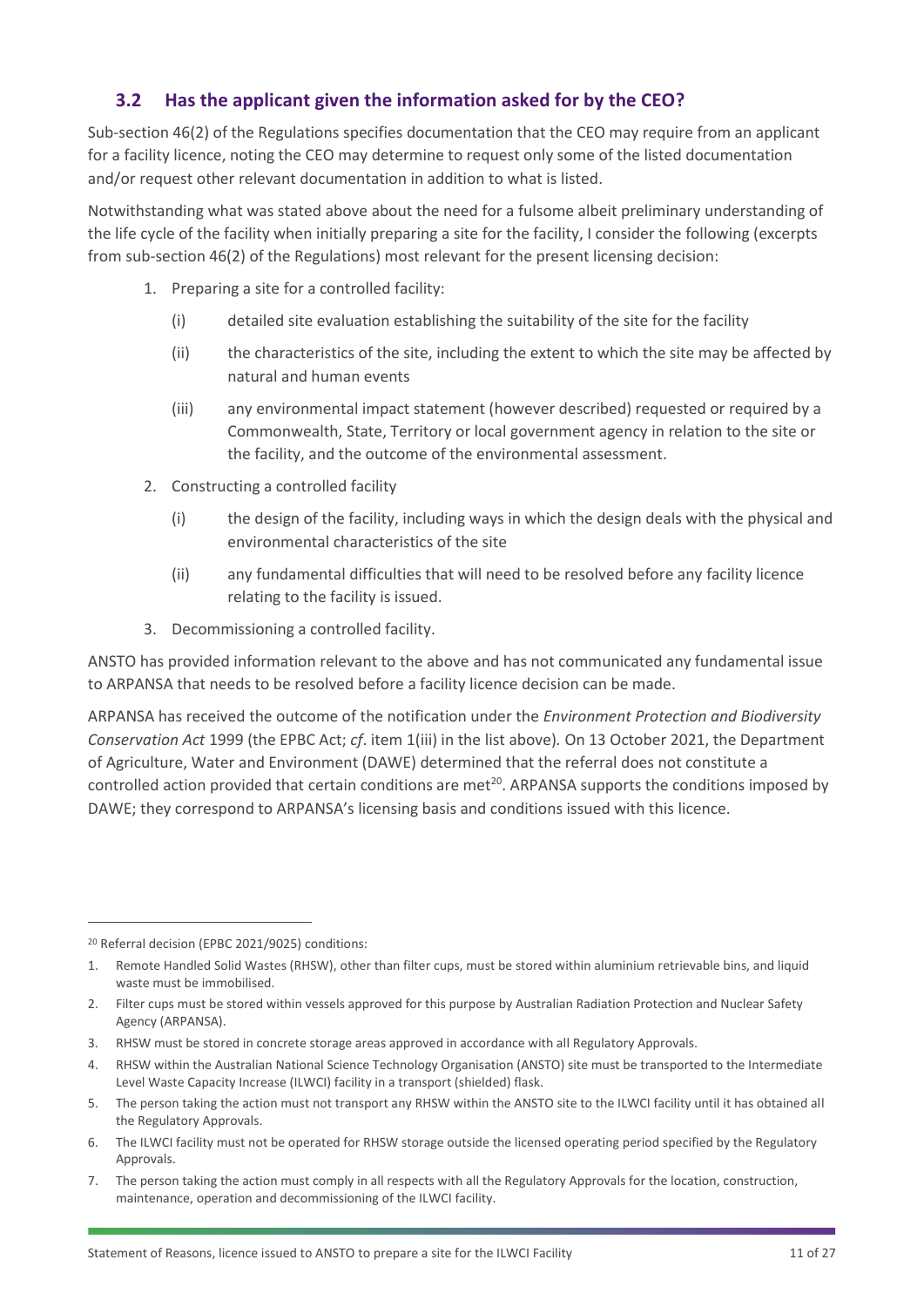## <span id="page-12-0"></span>*3.2.1 Considerations*

#### *The site*

The site characteristics of the Lucas Heights site have been assessed on several occasions for the purpose of establishing new facilities licensed under the Act including the detailed assessments preceding the construction of the OPAL reactor. However, underground storage of waste requires analysis of the specific site for the ILWCI Facility, new knowledge may emerge, and experience may have been gained that furthers the understanding of the site characteristics and its impact on systems, structures, components and equipment important to safety.

For the purpose of preparing a site for the ILWCI Facility, ANSTO submitted an analysis of site characteristics and site related design basis, as well as design documentation. The characterisation study was supplemented by geotechnical investigations specific to the proposed location of the ILWCI Facility. Site characteristics have also been considered in the safety assessment and SAR.

Two feasible locations within the Waste Management Precinct were considered. The preferred site (Site A) scored higher than the other (Site B) on a number of criteria, including risks posed by bushfires (where the preferred site is outside of the flame zone) and facilitation of workflow. It only scored lower on one criterion being expandability (3 out 5) compared to Site B (4 out of 5). ARPANSA agrees with the preference for site A.

The site characteristics analysis identifies the following areas for further consideration in the design of the facility: bushfire; drought; high summer temperature; lightning; low water supply; seismic activity; soil shrink – swell consolidation; extreme wind; ventilation air quality; and water supply quality.

The ILWCI Facility is an integral part of the activities at the site and interfaces with facilities and activities on site that give rise to ILSW that requires remote handling. ARPANSA's review has considered the impact of co-location of facilities and the interaction between different facilities on the Lucas Heights site. The reviewers have also considered ANSTO's assessment of the safety significance of human activity (e.g., road, rail and air transport; other industrial activity; military activity) for safety of the ILWCI Facility. The scenarios applicable to the ILWCI Facility are not different from those considered for other facilities on site and possibly carry less risk because the main purpose of the facility is storage with little handling and with predominantly passive safety features. No industrial activity that would preclude siting of the ILWCI Facility as proposed has been identified.

ARPANSA's regulatory officers have concluded that the site characteristics would not preclude location of the ILWCI Facility at the selected site while also acknowledging that the design of the facility is conceptual and that some risks should be given future consideration in the design of the facility. The selected site appears a logical choice and is suitable based on available documentation. I agree with the reviewers that the information submitted on the site characteristics provides reasonable assurance that the facility can be established and operated safely at the proposed site with the caveat that the design must carefully consider certain safety aspects already identified by ANSTO.

#### *Design and Decommissioning*

Design options have been developed by a consultant and submitted with the application. Broadly, the design is very similar to that of the existing ILSW Facility with holes and pits for SUF cup storage vessels and ARBs below floor level and covered with concrete lids. The ARPANSA reviewers have considered the conceptual design and are satisfied the documentation provides assurance of sound design and safety for the purpose of issuing a licence to authorise ANSTO to prepare a site for the ILWCI Facility. I agree with the reviewers.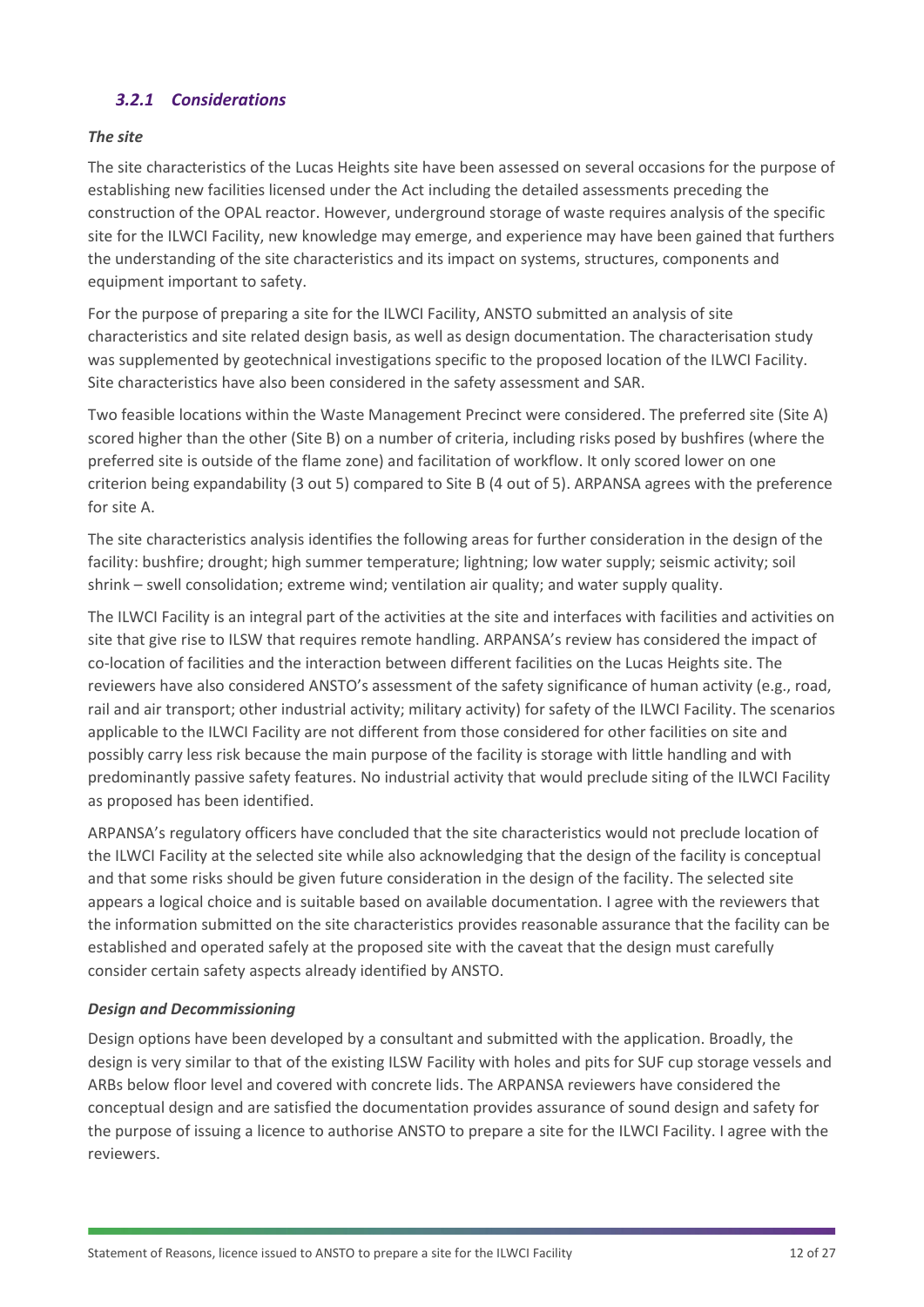ANSTO's plan for decommissioning of the ILWCI Facility is, at this stage, preliminary and as such lacks detail. However, I agree with ANSTO that for a facility of this nature (and provided no significant incident causing spread of radioactive material occurs) *the decommissioning operations should not present significant technical challenges*. The ARPANSA reviewers consider, and I concur, that the decommissioning plan should provide significantly more detail in the next licensing stage.

While the decommissioning plans lack detail there is an in-principle commitment by ANSTO to the 'immediate dismantling' option in accordance with international guidance. This is commendable but contingent on careful planning and adequate funding. Planning for decommissioning and integration of decommissioning in the over-all strategy for managing radioactive waste are required at a sufficiently early stage to assess the implications for various waste streams and the associated funding for managing such waste streams. This should be considered in ANSTO's waste management strategy which is currently under development.

## <span id="page-13-0"></span>*3.2.2 Conclusions*

## **Has the applicant for the licence given the information asked for by the CEO**

The submitted information is sufficient in terms of scope and breadth to provide reasonable assurance that the selected site is suitable for the proposed ILWCI Facility, logical in terms of interface with other facilities on site, and - if the facility is designed and constructed as intended – that the facility would be able to withstand adverse environmental conditions and events as well as accidents associated with human activity. However, the facility design is at a conceptual stage and the site evaluation has identified external factors that should be considered in the final design.

## <span id="page-13-1"></span>**3.3 Does the application establish that the proposed conduct can be carried out without undue risk to the health and safety of people, and to the environment?**

## <span id="page-13-2"></span>*3.3.1 Considerations*

The issue to be considered is whether the applicant has demonstrated that risks have been identified, assessed, and mitigated; and that the management system provides reasonable assurance that the facility can be constructed with appropriate consideration of safety, and subsequently operated and decommissioned safely (the requisite plans and arrangements for managing safety are listed in sub-section 46(1) of the Regulations).

#### *Safety Assessment (preliminary), Safety Analysis Report (SAR) and reference accident*

Consistent with sub-section 46(1) of the Regulations and aligned with guidance from ARPANSA<sup>21</sup>, ANSTO submitted a SAR with the application *as complete as possible* considering the stage of licensing (*cf*. subsection 46(1) of the Regulations). As concluded in section 3.1, ANSTO provided sufficient information for meaningful assessment of the major safety aspects of the proposed facility and activities. ANSTO submitted a safety assessment<sup>22</sup> underpinning the SAR including hazard identification (HAZID) and assessment of incident<sup>23</sup> scenarios in terms of likelihood and consequence, in radiation protection terminology referred to as potential exposures that could be approached through risk constraints<sup>24</sup>. In addition, a reference

<sup>21</sup> Regulatory Guide - [Preparation of the safety analysis report for non-reactor facilities \(ARPANSA-GDE-1924WEB\) | ARPANSA](https://www.arpansa.gov.au/regulation-and-licensing/licensing/information-for-licence-holders/regulatory-guides/regulatory-guide-preparation-safety-analysis)

<sup>&</sup>lt;sup>22</sup> The terms safety analysis report and safety assessment may have similar meanings, see IAEA Glossary 2018 edition [PUB1830\\_web.pdf \(iaea.org\).](https://www-pub.iaea.org/MTCD/Publications/PDF/PUB1830_web.pdf) ARPANSA's regulatory guidance considers the safety assessments a component of the broader SAR. This difference in terminology has no material consequence for the understanding of the safety of the ILWCI Facility.

<sup>&</sup>lt;sup>23</sup> Advisory Note: Use [of the term 'incident' as defined in the Planned Exposure Code | ARPANSA](https://www.arpansa.gov.au/regulation-and-licensing/regulatory-publications/radiation-protection-series/codes-and-standards/rpsc-1/advisory-note)

<sup>&</sup>lt;sup>24</sup> The Planned Exposure Code (RPS C-1 Rev 1), ARPANSA 2020, Code for Radiation Protection in Planned Exposure Situations [\(arpansa.gov.au\)](https://www.arpansa.gov.au/sites/default/files/rps_c-1_rev_1.pdf) provides the following definitions: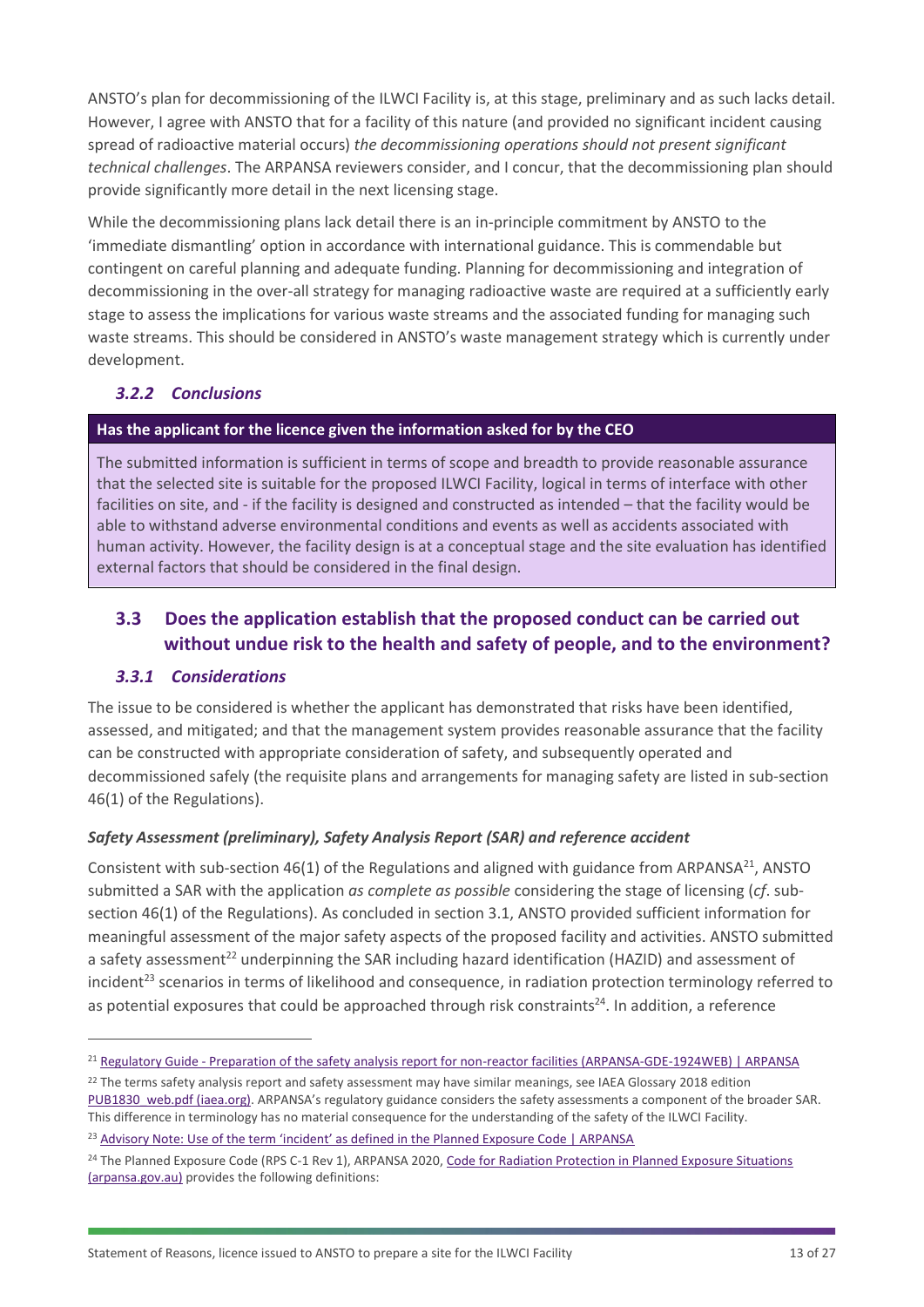accident assessment was submitted for the purpose of establishing the relevant emergency preparedness category for the ILWCI Facility.

The SAR makes the following claim:

*On the basis of the site characteristics information and the specific site-related design basis considerations, it is concluded that the proposed site for the storage facility, within the Lucas Heights site, does not have any negative features which cannot be overcome by the high standard and quality of engineering design and construction which are required by ANSTO.*

*The radiological risks to the population from accident conditions, including those that may require mitigation measures, are acceptably low and in accordance with national requirements. This facility will be designed to meet the safety objectives, and the appropriate external events, codes, standards, and design methods have been considered in the design.*

ANSTO used a workshop approach with a team representing several specialist competencies with a variety of roles and backgrounds to identify incidents that, should they occur, would have non-negligible radiological or WHS-related impact on workers, the public or the environment. Estimates of likelihood and impact informed the estimates of inherent risk. Controls were identified and the residual risks were estimated with controls in place. The controls were generally designed to reduce the likelihood of the incident. The controls were either 'critical' (requires ongoing monitoring) or 'other'.

The risk assessment methodology has further developed compared to what was used in previous licence applications. It is generally reliant on managing residual risks by limiting their probability of occurrence to levels where the occurrence (annual or over the lifetime of the facility) is inherently uncertain and not easily supported by observation and experience. Certain scenarios are, based on their low likelihood, eliminated from further management as they are considered 'incredible' using a probability threshold of 10-  $6$  per year.

Inherent catastrophic or severe radiological impact<sup>25</sup>and residual risks after considering the estimated frequency after mitigating the risk were identified for incidents as follows:

- 1. Dropping the general purpose (GP) flask used for transportation of SUF cups during transport (catastrophic impact) – considered not credible and therefore not further assessed.
- 2. Dropping the retrievable waste flask during transport (severe impact) the residual risk was calculated as 'low'.
- 3. Dropping the GP flask due to crane failure (catastrophic impact) considered not credible and therefore not further assessed.

*Potential exposure: Prospectively considered exposure that is not expected to be delivered with certainty but that may result from an anticipated operational occurrence or accident at a source or owing to an event or sequence of events of a probabilistic nature, including equipment failures and operating errors.*

*Dose (risk) constraint: A prospective and source related value of individual dose (dose constraint) or of individual risk (risk constraint) that is used in planned exposure situations as a parameter for the optimisation of protection and safety for the source, and that serves as a boundary in defining the range of options in optimisation. For occupational exposures, a constraint on individual dose to workers used by Responsible Persons to set the range of options in optimising protection and safety for the source. For public exposure, the dose constraint is a source related value established or approved by the relevant regulatory authority, with account taken of the doses from planned operations of all sources under control.*

<sup>25</sup> 'Catastrophic' refers to whole-body exposure >1 sievert (Sv); 'severe' to whole-body doses of 0.1 to 1 Sv. Whole-body doses above 1 Sv lead to tissue reactions and potentially to severe injury or death. In the range 0.1 to 1 Sv, transient health impact can be expected with severity increasing in proportion to the dose. There would also be an expectation of increased frequency of cancers attributable to radiation in a population exposed at such levels. See further Publication 103 of the ICRP, 2007 [P103 The 2007](https://journals.sagepub.com/doi/pdf/10.1177/ANIB_37_2-4)  [Recommendations of the International Commission on Radiological Protection \(sagepub.com\)](https://journals.sagepub.com/doi/pdf/10.1177/ANIB_37_2-4)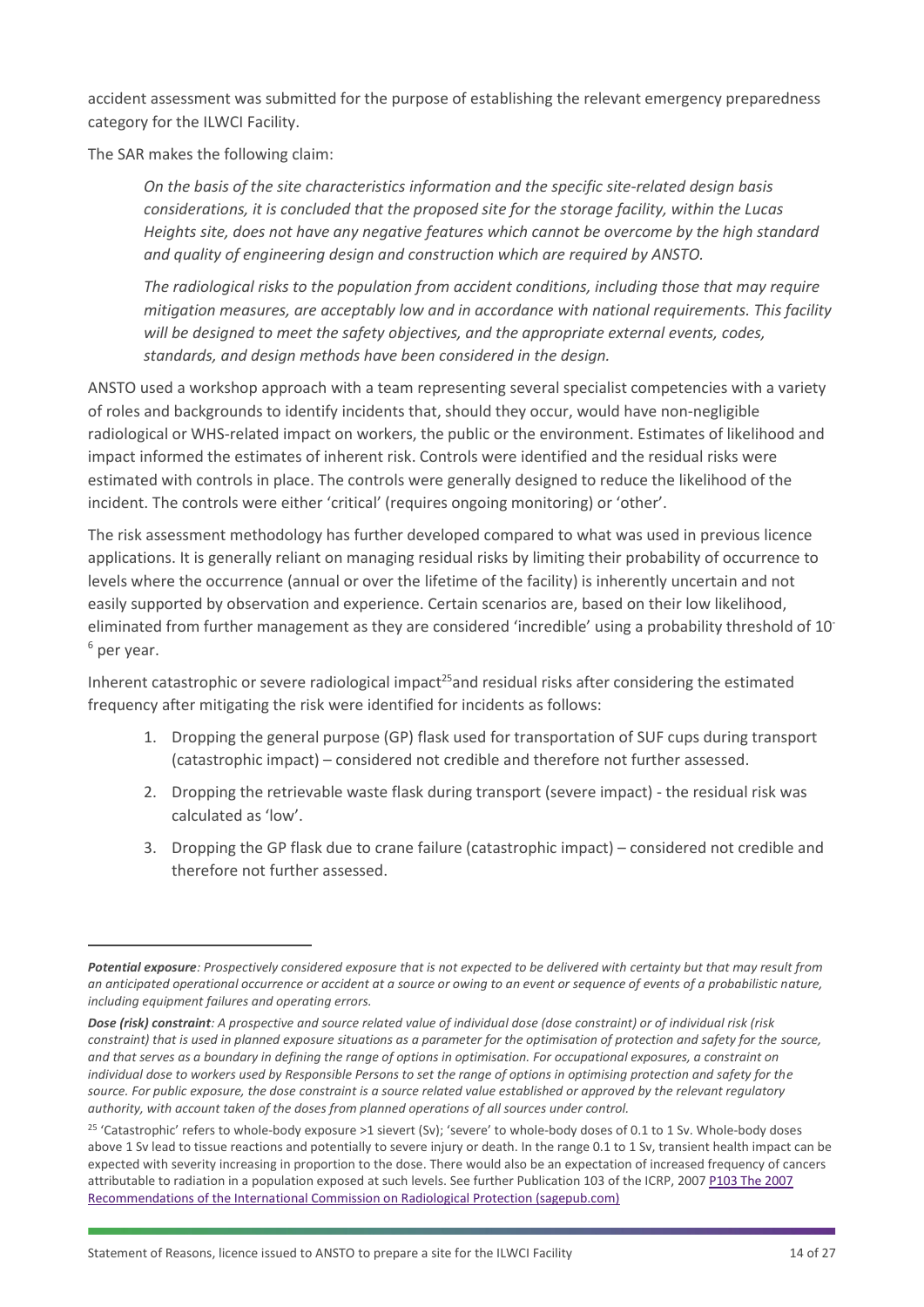- 4. Dropping the retrievable waste flask due to crane failure (severe impact) residual risk calculated as 'low'.
- 5. Worker falling into an open pit inside the facility (catastrophic impact) incident with significant physical injury in addition to the radiological.

The residual consequence was not altered by the risk mitigation actions, but the residual risks were assessed to be reduced to acceptable levels (see the RAR for discussion). The potential exposures are below, or in many cases much below, the  $2x10^{-4}$  annual risk constraint (below which protection should be optimised) for fatal cancer, which is recommended for occupational exposure by the ICRP<sup>26</sup>. Critical controls included crane and flask scheduled maintenance. Three recommendations were made with regard to reducing the likelihood of a worker falling into an open pit. So far, no credit has been taken for mitigating actions for this incident, pending the recommendations being actioned, and the risk thus remains 'high'. It is expected that the mitigating actions for this risk will reduce the residual risk but more details on the design are required before this can be fully assessed.

The SAR and underpinning risk assessment have been reviewed by the ARPANSA reviewers against the relevant regulatory guidance. Their conclusion is that the SAR and risk assessment provide a reasonable level of assurance of safety of the ILWCI Facility for the purpose of preparing a site for the facility. I agree with the reviewers.

However, and notwithstanding the fact that there is reasonable confidence in safety of the facility, doses up to and above the annual dose limit (20 mSv as a five-year average) have been identified for several incidents but with low to very low likelihood of occurrence. I note that the estimates of likelihoods appear conservative in some cases, but caution should be exercised against placing confidence in purportedly low likelihoods as they remain uncertain and mistakes caused by distraction, unawareness, negligence, or other factors can be made even by trained and experienced staff. While human and organisational factors have been considered in the risk estimates, information has been taken from sources that are over 30 years old. It is expected that a future safety assessment will consider more up to date data sources where they are available for human factors. In addition, in some cases where engineering judgement has been applied for probability of failure, no explanation/justification has been documented.

Furthermore, an unlikely, or even an incredible incident may still be *possible* and if it happens, it is the impact that matters. For high-impact incidents, the likelihood that it will happen during the operational lifespan of the facility is also of importance. I recommend that ANSTO considers the application of a risk constraint for systematic optimisation of protection addressing likelihoods and impacts over the operational lifespan of the facility and carefully considers options to reduce the impact of incidents where they are rated severe or higher.

The recommendations made in the SAR should be actioned by ANSTO and evidence provided to ARPANSA at the latest with an application to construct the ILWCI Facility.

ANSTO conducted a reference accident analysis to support classification of the ILWCI Facility in terms of Emergency Preparedness Category. The facility has been classified as Emergency Preparedness Category III in accordance with national and international guidance<sup>27</sup>; not requiring early or urgent protective actions

<sup>&</sup>lt;sup>26</sup>[P103 The 2007 Recommendations of the International Commission on Radiological Protection \(sagepub.com\)](https://journals.sagepub.com/doi/pdf/10.1177/ANIB_37_2-4)

<sup>27</sup> The Emergency Preparedness Categories can be found in *Guide for Radiation Protection in Emergency Exposure Situations – The Framework*, RPS G-3 Part 1, ARPANSA 2019, [RPS G-3 Emergency Exposure Guide -](https://www.arpansa.gov.au/sites/default/files/rps-g-3-part-1-2019.pdf) PART 1 (arpansa.gov.au). Category III: Facilities, such as industrial irradiation facilities or some hospitals, for which on-site events are postulated that could warrant protective actions and other response actions on-site to achieve the goals of emergency response in accordance with international standards, or for which such events have occurred in similar facilities. Category III (as opposed to category II) does not include facilities for which events are postulated that could warrant urgent protective actions or early protective actions off-site, or for which such events have occurred in similar facilities.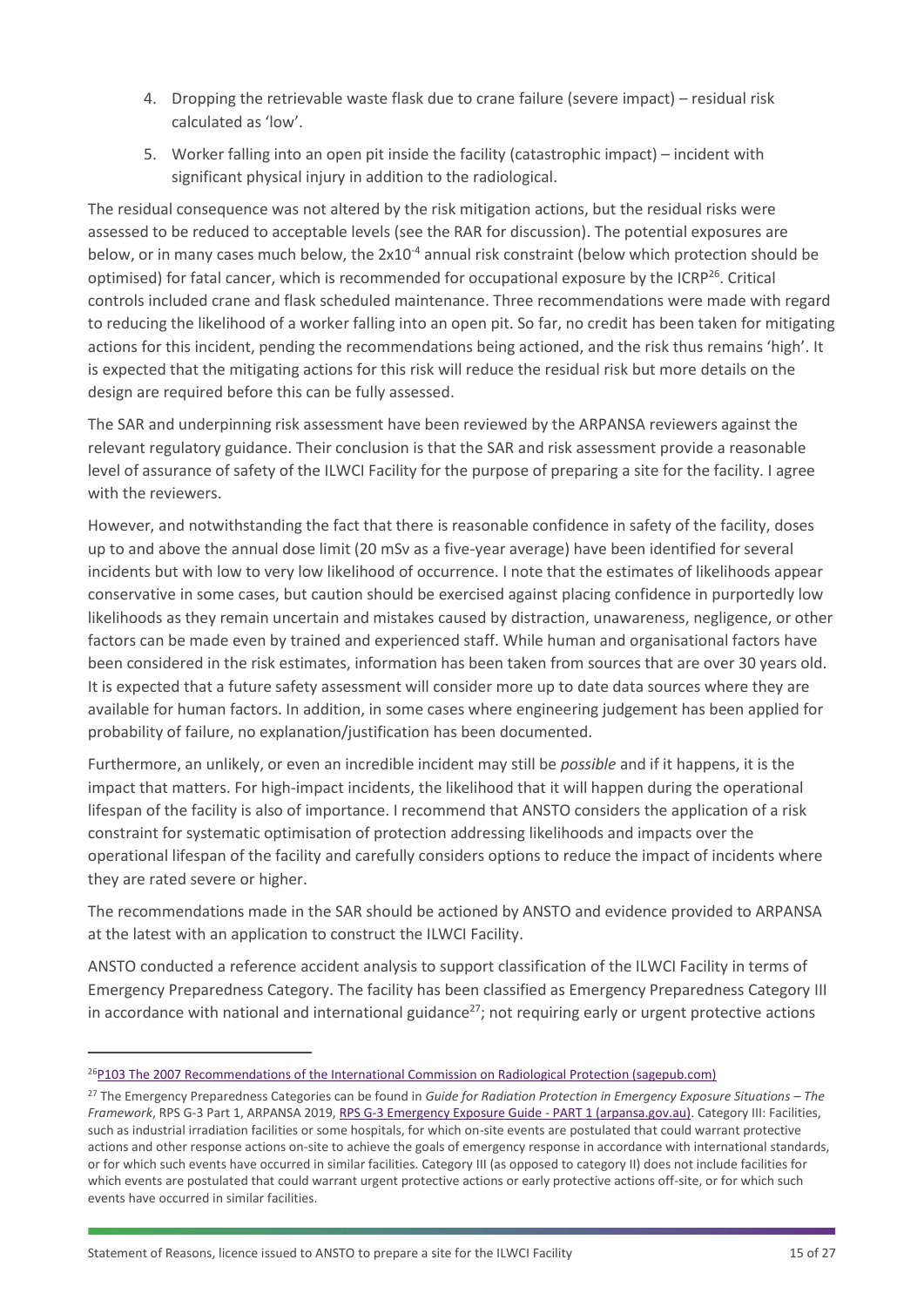off-site. ARPANSA accepts this category for the purpose of preparing a site for the ILWCI Facility and will perform independent accident analysis based on updated design and inventory information to be submitted with an application to construct the ILWCI Facility.

#### *Plans and arrangements for managing safety*

In support of the application, ANSTO has submitted plans and arrangements for managing safety at the ILWCI Facility in accordance with sub-section 46(1) of the Regulations. The Decommissioning Plan was briefly considered in section 3.1; the Radiation Management Plan will be considered further in section 3.5 on optimisation.

The Effective Control Plan, Safety Management Plan, Radioactive Waste Management Plan, Security Plan, Emergency Plan and Environment Protection Plan have all been submitted with the application. They build on existing practices and documentation at ANSTO. The ARPANSA reviewers have considered the plans in detail as regards their general content and acknowledge that at this stage of licensing the documentation meets the intent of the ARPANSA regulatory guidance,<sup>28</sup> but are currently not detailed enough for a fulsome review.

In the next iteration, expected in support of an application to construct the facility, ANSTO should concretely outline and explain how the different elements of the plans and arrangements have been tailored to the specific requirements of the ILWCI Facility, i.e., focus on the specific aspects that differ from or that establish interfaces with existing site-wide plans and arrangements at the ANSTO Lucas Heights site. The plans and arrangements should be presented in a way that makes them useful for ANSTO staff.

## <span id="page-16-0"></span>*3.3.2 Conclusions*

## **Can the proposed conduct be carried out without undue risk to the health and safety of people, and to the environment**

The material transported from facilities within the Lucas Heights site to the ILWCI Facility for storage is inherently hazardous and capable of causing serious radiation-related health effects on workers engaged in the operations. The SAR considers the risk assessments for several identified hazards. The risk mitigating measures applied to handling and storage provide reasonable and sufficient assurance of safety, commensurate with the current licensing stage. The recommendations from the SAR, and the human and organisational aspects of incidents with higher inherent risk must be considered in the lead up to applying for authorisation to construct the ILWCI Facility. The plans and arrangements should clearly identify how the site-wide plans will be applied to the design and operations of the ILWCI Facility.

## <span id="page-16-1"></span>**3.4 Has the applicant shown that there is a net benefit from carrying out the proposed conduct?**

#### <span id="page-16-2"></span>*3.4.1 Considerations*

Net benefit relates to the principle of justification. In the international framework for safety, justification for the establishment of a waste management facility cannot be judged in isolation from the purpose of the practice that generates the waste. The reasoning around net benefit needs to take into account the benefit from nuclear medicine production *and* any negative impact on health, society and economy. In my decision of 12 April 2018<sup>29</sup>, which authorised ANSTO to commence 'hot commissioning' of the ANM Facility for fission-based production of Mo-99, I concluded:

<sup>&</sup>lt;sup>28</sup> Regulatory Guide - [Plans and arrangements for managing safety \(ARPANSA-GDE-1735WEB\) | ARPANSA](https://www.arpansa.gov.au/regulation-and-licensing/licensing/information-for-licence-holders/regulatory-guides/regulatory-guide-plans-and-arrangements)

 $29$  statement of reasons sor - anm operations.pdf (arpansa.gov.au)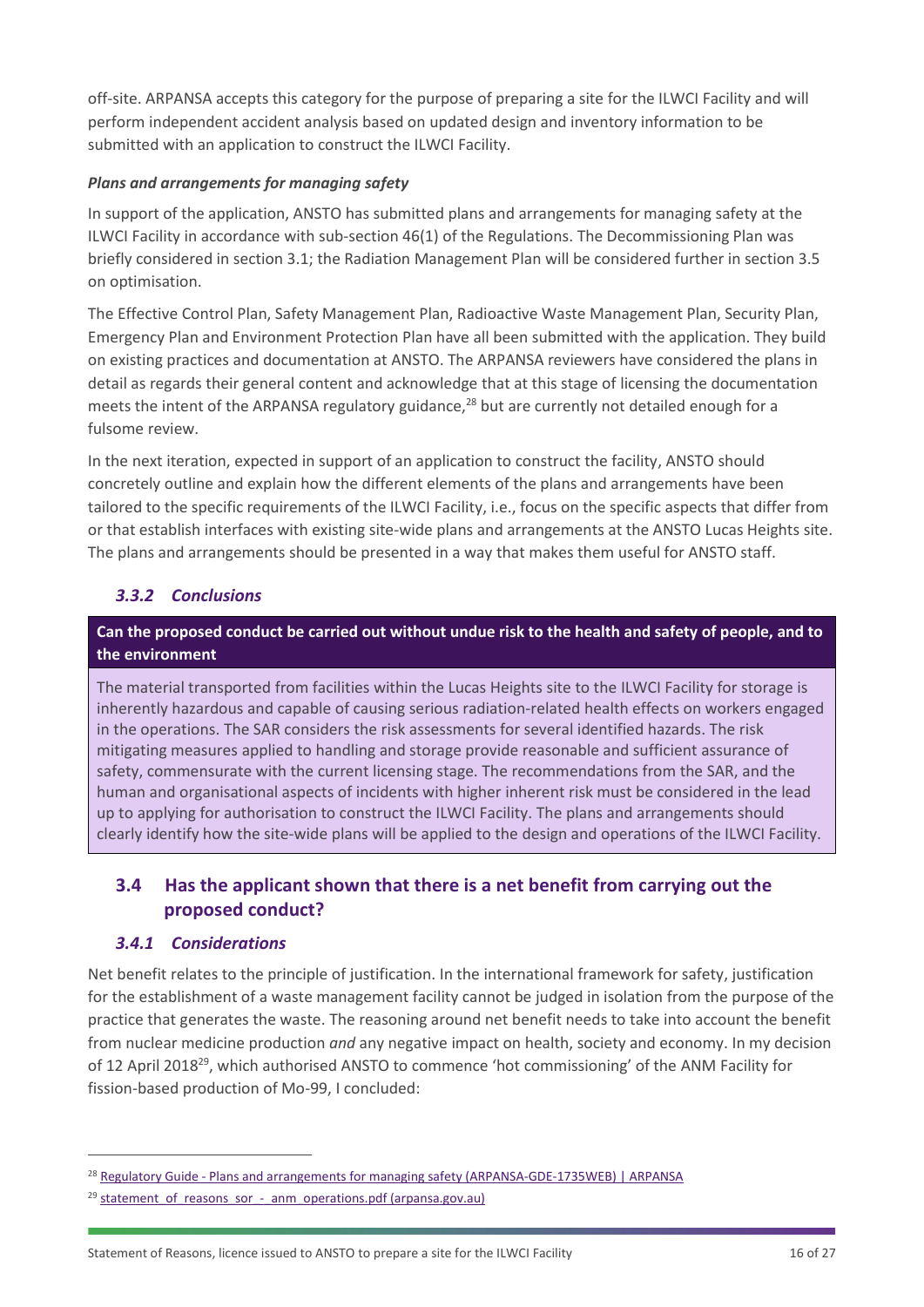*There is health benefit for cancer patients from sustained supply of Mo-99/Tc-99m, in which the ANM Facility will play a role. Irradiation of LEU targets in the multi-purpose OPAL reactor and subsequent extraction of Mo-99 in the ANM Facility will, provided the facilities are maintained and operated safely, not carry with it significant radiation risks. While current projections regarding global production capacity do not forecast any shortage in the next five-year period, operation of the ANM Facility provides additional certainty in availability of Mo-99/Tc-99m for several decades. There remain uncertainties around long-term waste management on site and a national facility for waste management and disposal is not yet available. However, the commitment to develop policies supporting establishment of systems and facilities for full life-cycle management of all radioactive waste is strong. On this basis I may proceed with reaching a decision on authorisation to operate a controlled facility for the purpose of hot commissioning, being the ANM Facility.*

In my decision of 24 May 2019 to amend the licence for the ANM Facility<sup>30</sup>, allowing routine operations to commence, I reiterated this view in the light of updated projections of global demand for Mo-99 in relation to production capacity. However, the supply depends on a fairly small number of processing facilities and while there is an expectation that new facilities for non-reactor nuclear medicine production will come online in the next few years, some existing facilities may retire. The ANM Facility will likely remain a cornerstone in the nuclear medicine supply chain in Australia and could also play a significant role globally; however, the actual production may be impacted by changes in supply and demand on the international market. This, in turn, may have consequences for the projected time (years) for the ILWCI Facility to reach capacity. This should be considered in an analysis of different scenarios as it is of fundamental importance for the understanding of when other measures for waste storage must be implemented or the generation of waste must cease.

Successive licensing decisions have emphasised the need for careful planning of waste management at the Lucas Heights site and for contingency planning. ANSTO is developing its Waste Management Strategy and an initial draft has been made available to ARPANSA. The ILWCI Facility is an element of this strategy and offers an opportunity to extend safe management of the waste streams associated with the operation of the ANM Facility 15 years into the future and possibly beyond<sup>31</sup>. It is desirable that the Waste Management Strategy separates the individual ILW streams and that the planning considers predisposal management and disposal for those waste streams separately including contingencies should there be delays or changes to ANSTO's preferred option(s) for final management of the different ILW streams.

## <span id="page-17-0"></span>*3.4.2 Conclusions*

#### **Has applicant shown that there is a net benefit from carrying out the proposed conduct:**

The benefit of the ILWCI Facility is based on the production of nuclear medicine. The ILWCI Facility could extend the ability to safely manage ILW resulting from nuclear medicine production to 2037 assuming no major changes to the projected production rates over the next 15 years. I consider that the ILWCI Facility has a role in securing the domestic availability of nuclear medicine. While this is a contingency brought about by the current lack of a disposal solution for ILW leading to prolonged storage, either at the ILWCI Facility or elsewhere, I continue to consider the risks associated with prolonged storage at the Lucas Heights site manageable based on information available to date.

<sup>30</sup> [anm-sor-24052019.pdf \(arpansa.gov.au\)](https://www.arpansa.gov.au/sites/default/files/anm-sor-24052019.pdf)

<sup>&</sup>lt;sup>31</sup>A further prerequisite for sustained operations of the ANM Facility in accordance with the draft Waste Management Strategy is the successful finalisation of the construction and subsequent commissioning of the SyMo Facility for solidification of liquid ILW currently accumulating in the ANM waste tanks. Construction work carried out under ARPANSA licence F0266 is at its final stage.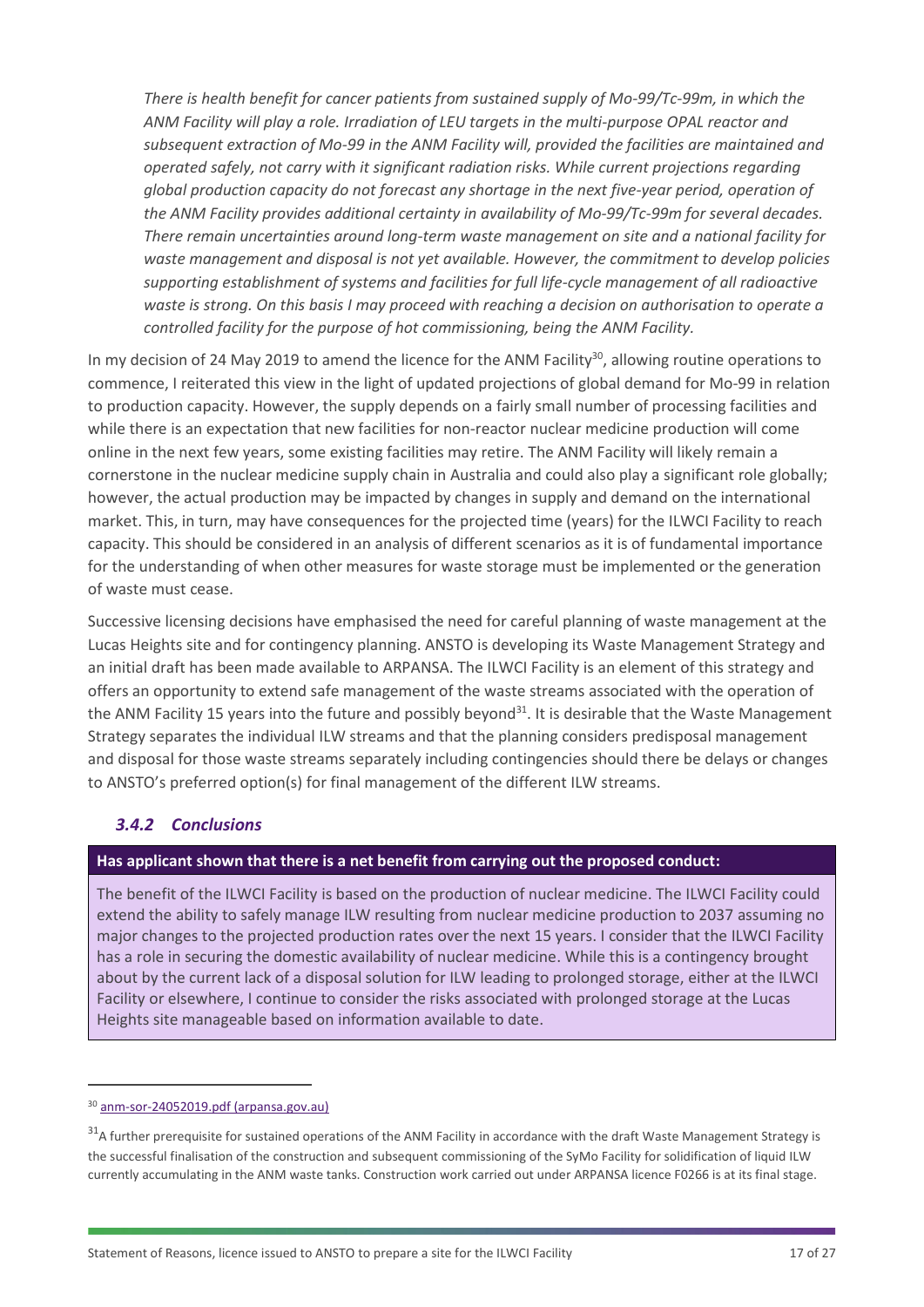## <span id="page-18-0"></span>**3.5 Has the applicant shown that the magnitude of individual doses, the number of people exposed and the likelihood that exposure will happen are as low as reasonably achievable, having regard to economic and societal factors?**

## <span id="page-18-1"></span>*3.5.1 Considerations*

Once an activity is deemed justified, dose limits apply, and protection must be optimised. Optimisation means, in essence, that all reasonable (from the cost and societal perspectives) efforts should be made to reduce exposures, the number of people exposed and the likelihood of exposure. To prevent significant exposures of individuals, dose constraints should be established below the dose limit by an appropriate margin. It would be considered unacceptable to plan a conduct so that the constraint is exceeded. This is captured in the Radiation Protection Plan and in ANSTO's Radiation Safety Standard, the latter stating with regard to optimisation:

*Optimisation of protection at ANSTO is always aimed at achieving the best level of protection under the prevailing circumstances through an ongoing, iterative process that involves:*

- *evaluation of the exposure situation, including any potential exposures (the framing of the process)*
- *selection of an appropriate value for the constraint or reference level*
- *identification of the possible protection options*
- *selection of the best option under the prevailing circumstances, and*
- *implementation of the selected option.*

This resonates with the recommendations of the International Commission on Radiological Protection<sup>32</sup> and the International Basic Safety Standards<sup>33</sup> (BSS) and should be considered in the design of a facility (safety by design) and in planning for its subsequent operations. ANSTO's Radiation Safety Standard does not explicitly address optimisation against a risk constraint. I recommend ANSTO consider adopting the risk constraint concept in the risk assessment methodology, including incorporating the actual risk of harm in the impact analysis for the higher exposures, using appropriate dose coefficients and exercising some caution with regard to possible overinterpretation of numerical values for health risks (actual or inferred).

I emphasise that optimisation must be considered in the planning and design stage. At the construction application stage, I expect specific documentation regarding the way optimisation has been considered in the design of systems, structures, and components, and in the arrangements for workflow and processes; using a graded approach that focus on the major risks and health impacts.

Experience from the current operations of the ILSW Facility have not revealed significant exposures of staff of ANSTO's Waste Management Services. A review of worker doses for the last 10 years shows that maximum effective doses for individual years typically range between 1.5 and 2.5 mSv for about 10% of the workforce, with the rest of the workforce incurring lower or negligible doses. Skin, eye, and extremity equivalent doses are correspondingly low. Possible internal contamination is below detection limits providing an indication that committed effective doses are of low concern. Airborne discharges, which are

<sup>32</sup> 2007 [P103 The 2007 Recommendations of the International Commission on Radiological Protection \(sagepub.com\)](https://journals.sagepub.com/doi/pdf/10.1177/ANIB_37_2-4)

<sup>33</sup> General Safety Requirements No. GSR Part 3, IAEA, 2014. [Radiation Protection and Safety of Radiation Sources: International](https://www.iaea.org/publications/8930/radiation-protection-and-safety-of-radiation-sources-international-basic-safety-standards)  [Basic Safety Standards | IAEA](https://www.iaea.org/publications/8930/radiation-protection-and-safety-of-radiation-sources-international-basic-safety-standards)

Statement of Reasons, licence issued to ANSTO to prepare a site for the ILWCI Facility 18 of 27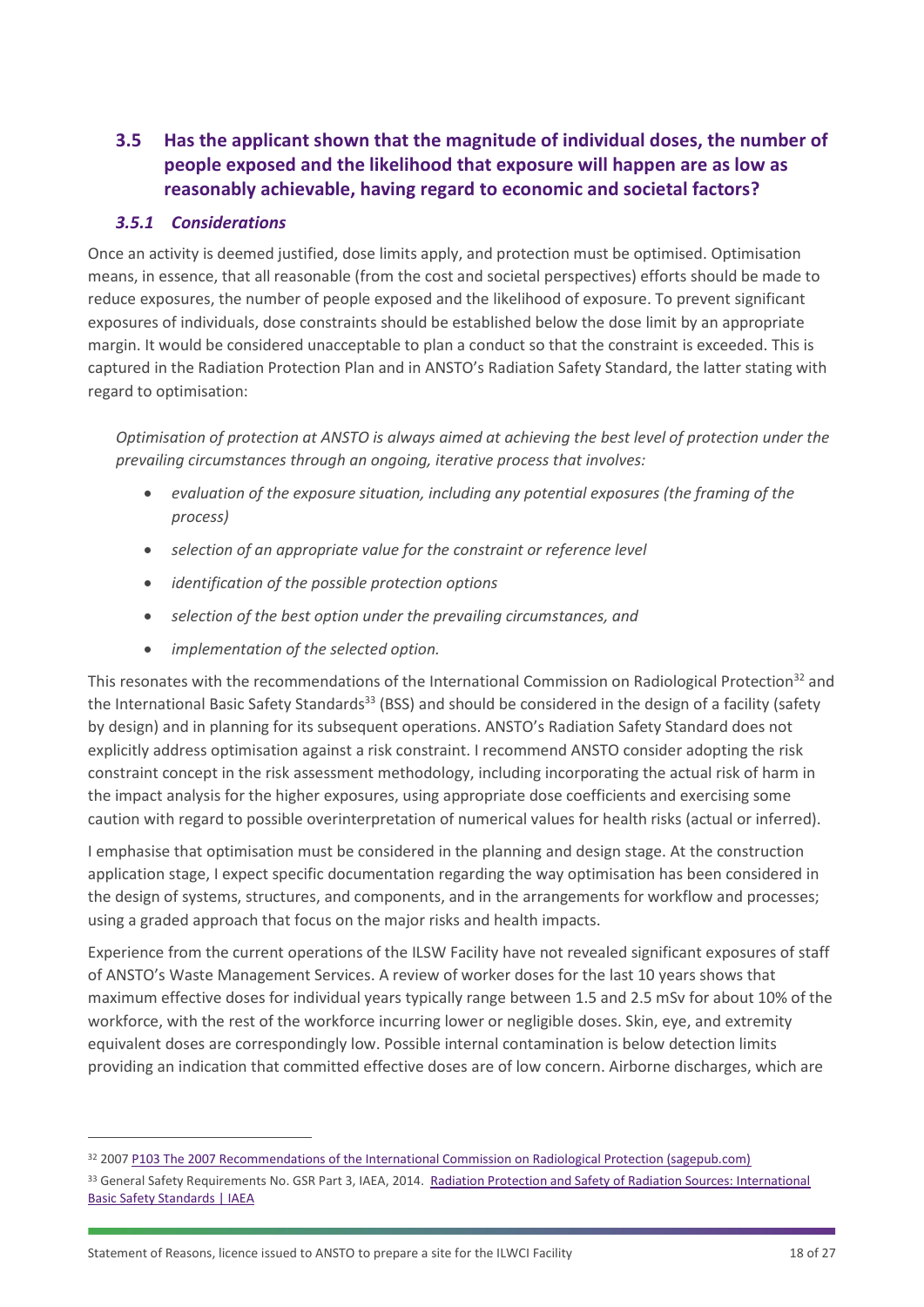reported quarterly to ARPANSA have remained well below regulatory limits with the off-site dose demonstrated to be negligible through modelling.

It is reasonable to assume that the doses incurred currently will not be exceeded in the ILWCI Facility, but potentially be lower as a result of further optimisation. A preliminary dose constraint (or constraints) should be provided with an application to construct the ILWCI Facility.

## <span id="page-19-0"></span>*3.5.2 Conclusions*

**Has the applicant shown that the magnitude of individual doses, the number of people exposed and the likelihood that exposure will happen are as low as reasonably achievable, having regard to economic and societal factors**

Experience from the current storage of spent uranium filters and from waste operations in general demonstrate that radiation exposures during normal operations are low. The safety analysis report indicates a potential for significantly higher exposures as the result of certain incidents with localised impact, but the likelihood is low. While information and evidence on optimisation in design considerations, including preliminary dose constraints, should be provided with an application for a construction licence, existing documentation and experience provide assurance that normal operations result in only low exposures. Reasonable optimisation measures should be put in place.

## <span id="page-19-1"></span>**3.6 Has the applicant shown a capacity for complying with the Regulations and the licence conditions that would be imposed under section 35 of the Act?**

#### <span id="page-19-2"></span>*3.6.1 Considerations and conclusions*

Waste Management Services currently operates under five licences issued by ARPANSA; operations of the Interim Waste Store Facility for returned waste from the overseas reprocessing of spent OPAL and HIFAR fuel assemblies (F0292), ANSTO Waste Operations including the existing ILSW Facility (F0260), a licence to possess or control the permanently shut down HIFAR reactor (F0184), a licence to possess or control the Little Forest Legacy Site (F0293) and a licence to site and construct the SyMo facility (F0266).

Over the last 10 years, there have been 7 breaches of licences managed by Waste Management Services. Six had minor or negligible safety significance and one was considered to be potentially safety significant although no doses were actually received. As noted in section 3.5, radiation exposures of staff in the existing ILSW Facility are low. ARPANSA is not aware of any resource limitation that would negatively impact the ability to comply with legislation and licence conditions. Additional resources have been made available to ANSTO to establish the ILWCI Facility and once it is established and starting to receive waste, existing workforce will be diverted from the currently operating store to the ILWCI Facility.

I believe ANSTO and - in this case - its Waste Management Services and Waste Operations, have the *capacity* to comply and carry out the functions safely. Human and organisational factors will determine how well this capacity will be utilised in day-to-day routines and in non-routine work. These are not issues specific to the proposed ILWCI Facility but apply across all licensed activities within the Lucas Heights site. ARPANSA's reviewers have not identified any issue that would challenge the view that ANSTO through Waste Management Services and Waste Operations has the capacity to manage the ILWCI Facility safely. I agree and urge ANSTO to maintain strong vigilance of the human and organisational factors that govern safety, including the culture for safety.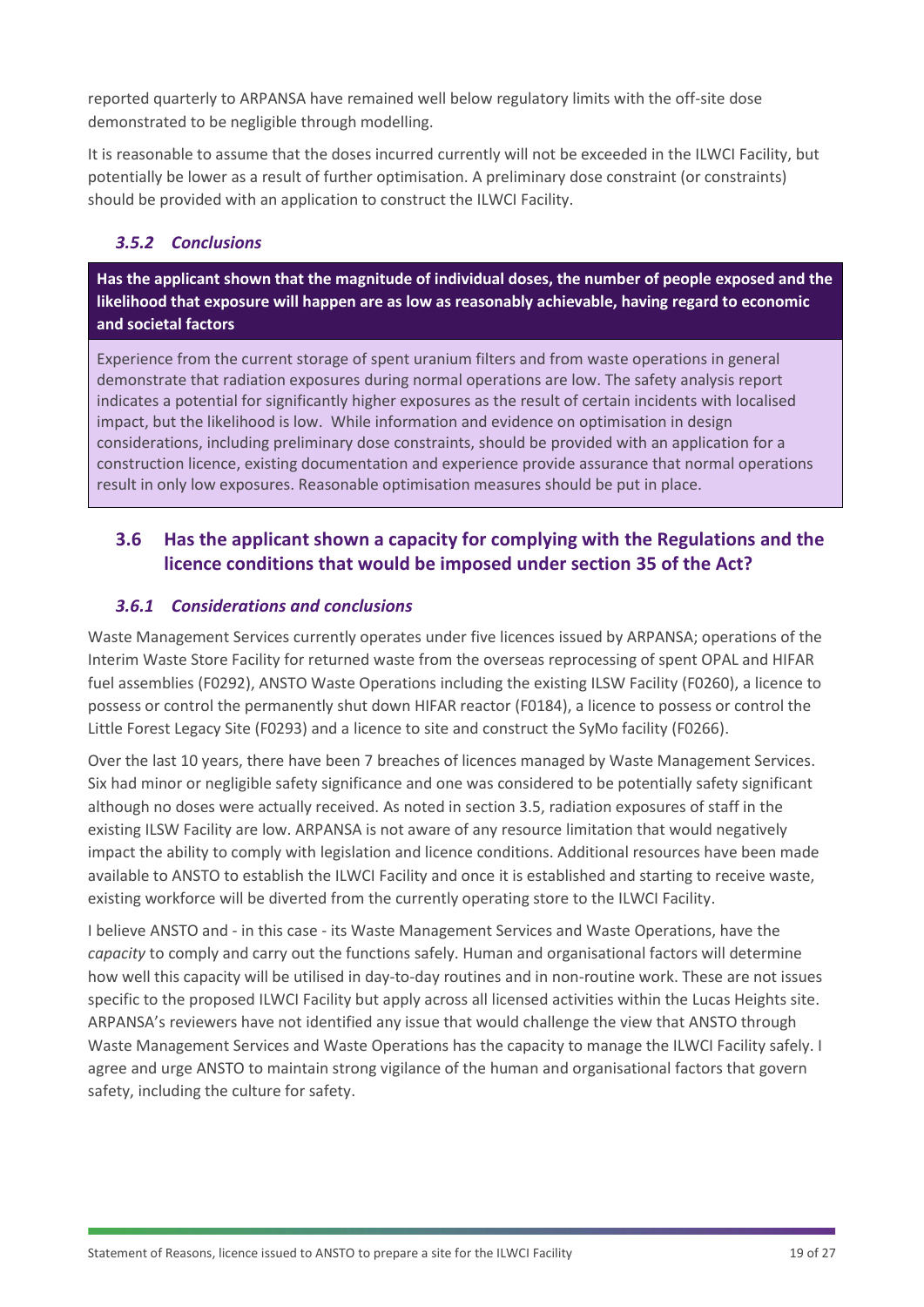**Has the applicant shown a capacity for complying with the Regulations and the licence conditions that would be imposed under section 35 of the Act**

Experience from the existing ILSW Facility including compliance with licence conditions and occupational radiation exposure provide reasonable assurance that ANSTO, through Waste Management Services, has the capacity to comply with the Act, Regulations and licence conditions.

## <span id="page-20-0"></span>**3.7 Authorised signatory**

## <span id="page-20-1"></span>*3.7.1 Considerations and conclusions*

Mr Shaun Jenkinson, CEO of ANSTO, submitted the application on 19 July 2021. Mr Jenkinson is authorised to submit the application under sub-section 45(b) of the Regulations.

Persons covered by the licence are the licence holder $34$ , employees of the licence holder, Commonwealth contractors, employees of Commonwealth contractors, and Permitted Persons.

#### **Authorised signatory**

The CEO of ANSTO is an authorised signatory.

## <span id="page-20-2"></span>**3.8 Content of submissions about the application**

The process for consultation was briefly outlined in section 2.3 of this Statement of Reasons. Five submissions were received, in some cases extensive and drawing on other documentation such as previous submissions to Senate inquiries. Comments and questions put forward at the Public Forum on 13 October 2021 were largely similar.

ARPANSA wishes to thank the individuals and, where relevant, their parent organisations for the time and effort in expressing their views on the application submitted by ANSTO. Consultation enables informed decision-making and ARPANSA recognises the value of consultation and stakeholder engagement in enhancing institutional strength-in-depth<sup>35</sup>.

Very little input was received that related to safety of the ILWCI Facility *per se*. However, many comments were received in relation to the position of the ILWCI Facility in the national framework for managing radioactive waste, in particular as regards the plans for establishing a storage facility for ILW as part of the NRWMF. These comments are relevant. Any waste facility is part of a *system* for waste management that includes predisposal management (for example storage and conditioning), transport and disposal. The need for this system is related to the purpose of the facilities and activities that give rise to radioactive waste and thus intrinsically linked to justification.

The ARPANSA reviewers grouped the issues into themes and evaluated them as recorded in appendix 3<sup>36</sup> to the Regulatory Assessment Report. ANSTO was consulted in cases where the factual correctness had to be verified. In this section, I consider the comments in an aggregated form where some of the nuances will have been lost, although – in my view - the 'essence' is captured. I refer a reader to the previously mentioned appendix to the RAR for full detail. Some of the views recorded in the submissions express perceptions based on conjecture; I have not commented on those.

<sup>34</sup> For the purposes of this licence, the licence holder is the 'responsible person' as defined in the *Code for Radiation Protection in Planned Exposure Situations* (2020) RPS C-1 (Rev. 1) [Radiation Protection Series C-1 \(Rev. 1\) | ARPANSA.](https://www.arpansa.gov.au/regulation-and-licensing/regulatory-publications/radiation-protection-series/codes-and-standards/rpsc-1) Responsibility for ensuring the safety of the ILWCI Facility lies collectively with the CEO and senior management team of ANSTO.

<sup>35</sup> *Ensuring Robust National Nuclear Safety Systems, Institutional Strength-in-Depth*, INSAG (International Nuclear Safety Group) 27, IAEA 2017, [P1779\\_web.pdf \(iaea.org\)](https://www-pub.iaea.org/MTCD/Publications/PDF/P1779_web.pdf)

<sup>36</sup> See [https://arpansa.gov.au/ANSTO-ILWCI](https://aus01.safelinks.protection.outlook.com/?url=https%3A%2F%2Farpansa.gov.au%2FANSTO-ILWCI&data=04%7C01%7Cfrancesca.wigney%40arpansa.gov.au%7Cc6c8cc6c4a3c489898fe08d9f5b9d920%7Ce23b734400e149cb94682759cc63a844%7C0%7C0%7C637811000825718578%7CUnknown%7CTWFpbGZsb3d8eyJWIjoiMC4wLjAwMDAiLCJQIjoiV2luMzIiLCJBTiI6Ik1haWwiLCJXVCI6Mn0%3D%7C3000&sdata=WG87MQKdwFpmNxj3cn4FMp2jAleHhCGSKk4eNlxzqow%3D&reserved=0)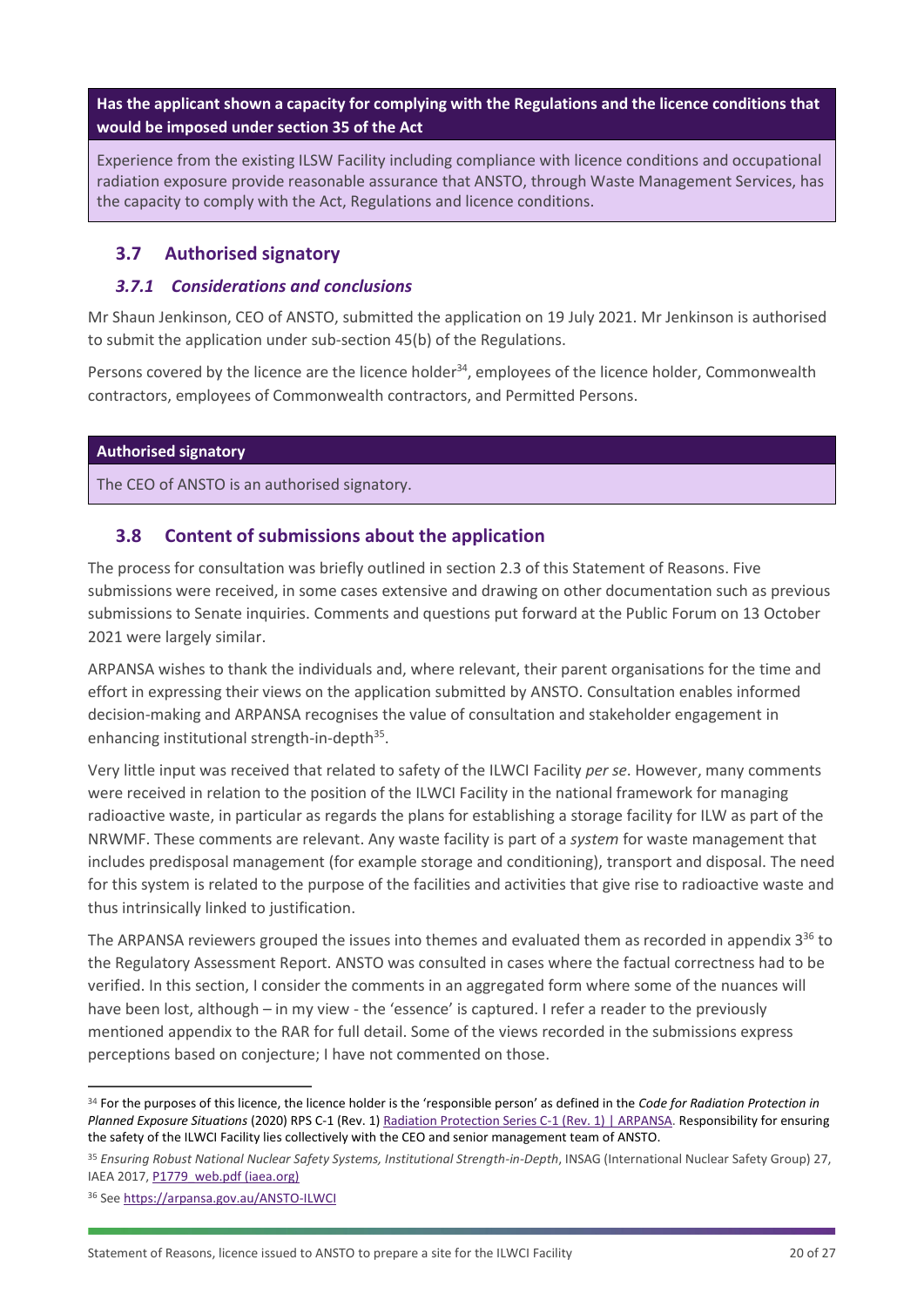One submission was made with the request that the contents remain confidential. While the content has been reviewed by ARPANSA and considered in the decision, the RAR and this Statement of Reasons do not make specific reference to any details of the submission to prevent inadvertent disclosure of the identity of the person or body making the submission. Broadly, it related to the financial justification of continued nuclear medicine production at ANSTO and therefore the need for the ILWCI Facility. It did also raise questions regarding the appropriateness of the proposed NRWMF facility in relation to alternative site options.

## <span id="page-21-0"></span>*3.8.1 Considerations*

#### *The forecast for reaching capacity of the ILWCI Facility (2037)*

One submission questioned the precision of ANSTO's estimate of when the ILWCI Facility is expected to reach capacity. ANSTO considers that the ILWCI Facility will be able to receive waste until 2037. ARPANSA considers it desirable to explore different scenarios regarding national and international supply and demand of nuclear medicine and the possibility that existing production facilities may retire and/or new facilities come online. A licence condition has been issued to gain more certainty regarding the time during which the ILWCI facility may receive waste and, as a consequence, nuclear medicine production can be sustained without the need for further contingency measures.

#### *Storage of ILW until disposal*

Several submissions raised questions around the need for a storage facility for ILW as part of the NRWMF. The questions are summarised in italics below, followed by my response.

• *ARPANSA should require that all ILW remain at Lucas Heights until a disposal facility has been established*

ARPANSA's mandate is not to plan for the management of radioactive waste at ANSTO or in Australia, but to review and assess such plans with emphasis on safety and protection, based on the safety case put forward by the proponent as well as contingencies and a thorough understanding of the system for waste management. ARPANSA's view is that for some ILW, safe storage can continue for decades<sup>37</sup>, confirming the views expressed by ANSTO<sup>38</sup>. A waste management strategy is under development by ANSTO. The strategy should consider all waste streams, including legacy waste, and the different options for predisposal management and disposal. This matter is subject to ongoing discussions between ARPANSA and ANSTO.

• *ARPANSA should prepare for a decision that a ILW store (as part of the NRWMF) may not be licensed and that licence applications for a disposal facility for low-level waste and for storage of intermediate level waste must be separate* 

Because of fundamentally different purposes, the safety case for disposal of LLW would reasonably differ significantly from the safety case for ILW disposal and require separate reviews and assessments. It is, therefore, also reasonable to consider storage and disposal at a proposed NRWMF under separate licensing in the regulatory decision-making process, potentially reaching different conclusions.

• *The process for siting of the NRWMF does not take into account advice, jurisdictional legislation and the views of the traditional owners of the land*

<sup>37</sup> see https://www.aph.gov.au/Parliamentary\_Business/Committees/Senate/Economics/RadioactiveWaste/Submissions <sup>38</sup> See Appendix 3 of the RAR

Statement of Reasons, licence issued to ANSTO to prepare a site for the ILWCI Facility 21 06 27 21 21 of 27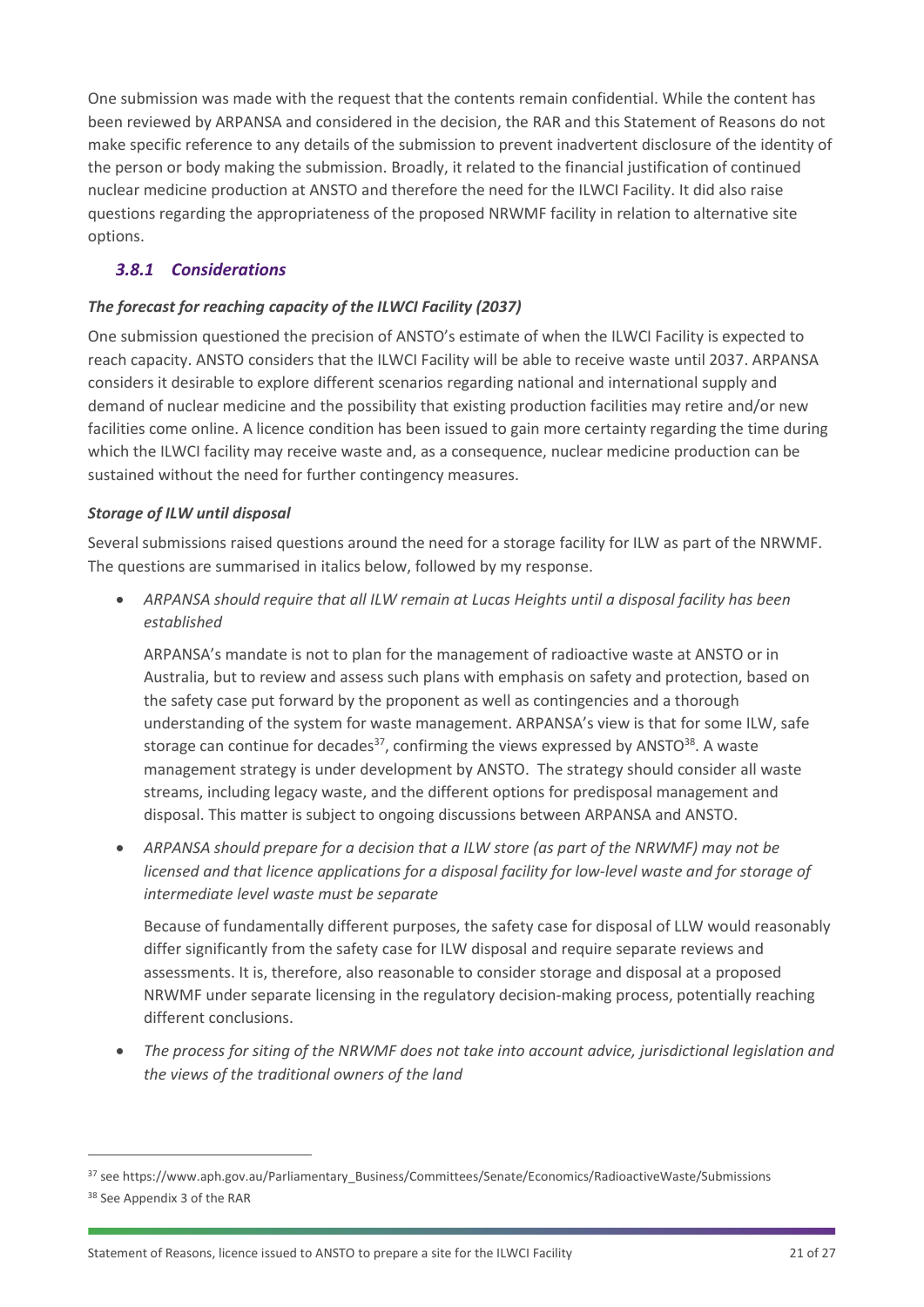ARPANSA has closely followed the successive steps in the process for selecting a site for the NRWMF. Since 2016, at a stage when the process had narrowed down to one site and subsequently broadened to three specific sites in South Australia, ARPANSA has reached out to local communities, organisations and individuals to provide information about ARPANSA, the process for regulatory review and assessment, safety requirements, requirements for protection of health and safety of people and the environment, and provisions for engaging stakeholders.

This outreach has not been part of formal consultation under the Act, which will only commence if and when ARPANSA receives an application for a licence. Among the issues ARPANSA will consider during review and assessment are: whether there are unresolved legal or technical matters; the safety case put forward by the proponent; optimisation of protection while taking the system for radioactive waste management into account and including economic and societal factors; any environmental impact assessment requested by any other agency (such as under the EPBC Act which among other things considers matters relevant to heritage), and the content of submissions made in relation to the application.

• *Requests for explanation of current federal policy and preparations for disposal of ILW*

It is not ARPANSA's place to provide this explanation. The Australian Government has recently established the Australian Radioactive Waste Agency<sup>39</sup> for the purpose of providing policy advice to the appropriate policy department, the Department of Science, Innovation, Energy and Resources; and to prepare for seeking authorisation to establish the necessary waste facilities.

• *Lucas Heights is not suitable for long-term storage of intermediate level waste*

The Sutherland Shire Council has for many years voiced their reservations in regard to plans for storage of radioactive waste at Lucas Heights. In its submission, the Council argues strongly for an expedient establishment of the NRWMF to, *inter alia*, enable transport of ILW from Lucas Heights for subsequent storage until a solution for final disposal has been developed and implemented in practice. The Council acknowledges the safety of radioactive waste storage at the Lucas Heights site but expresses deep dissatisfaction with the time it has taken to establish the NRWMF, which has led to continued accumulation of radioactive waste at Lucas Heights.

Even under optimistic assumptions regarding the timing for which the NRWMF facility can commence receiving waste, increased storage capacity at Lucas Heights will be required unless the waste is a) transported to another site (no such contingency plans are known to ARPANSA), or 2) production of ILW (and hence nuclear medicine production) ceases at a time when the existing ILSW Facility has reached capacity.

ARPANSA is aware of this dilemma. This decision seeks to deal with this dilemma in a pragmatic way, where I consider the continued supply of nuclear medicine to be a priority and that the waste management issues it raises to be manageable over the next decades. This view was previously expressed in the decision to authorise the operation of the ANM Facility, thus securing sustained production after the retirement of the production facility in Building 54<sup>40</sup>; this decision also refers to a commitment by the Australian Government to establish a *disposal* facility for ILW at a site different to that of the NRWMF.

<sup>&</sup>lt;sup>39</sup> [Australian Radioactive Waste Agency | Department of Industry, Science, Energy and Resources](https://www.industry.gov.au/policies-and-initiatives/australian-radioactive-waste-agency)

<sup>&</sup>lt;sup>40</sup> statement of reasons sor - anm operations.pdf (arpansa.gov.au)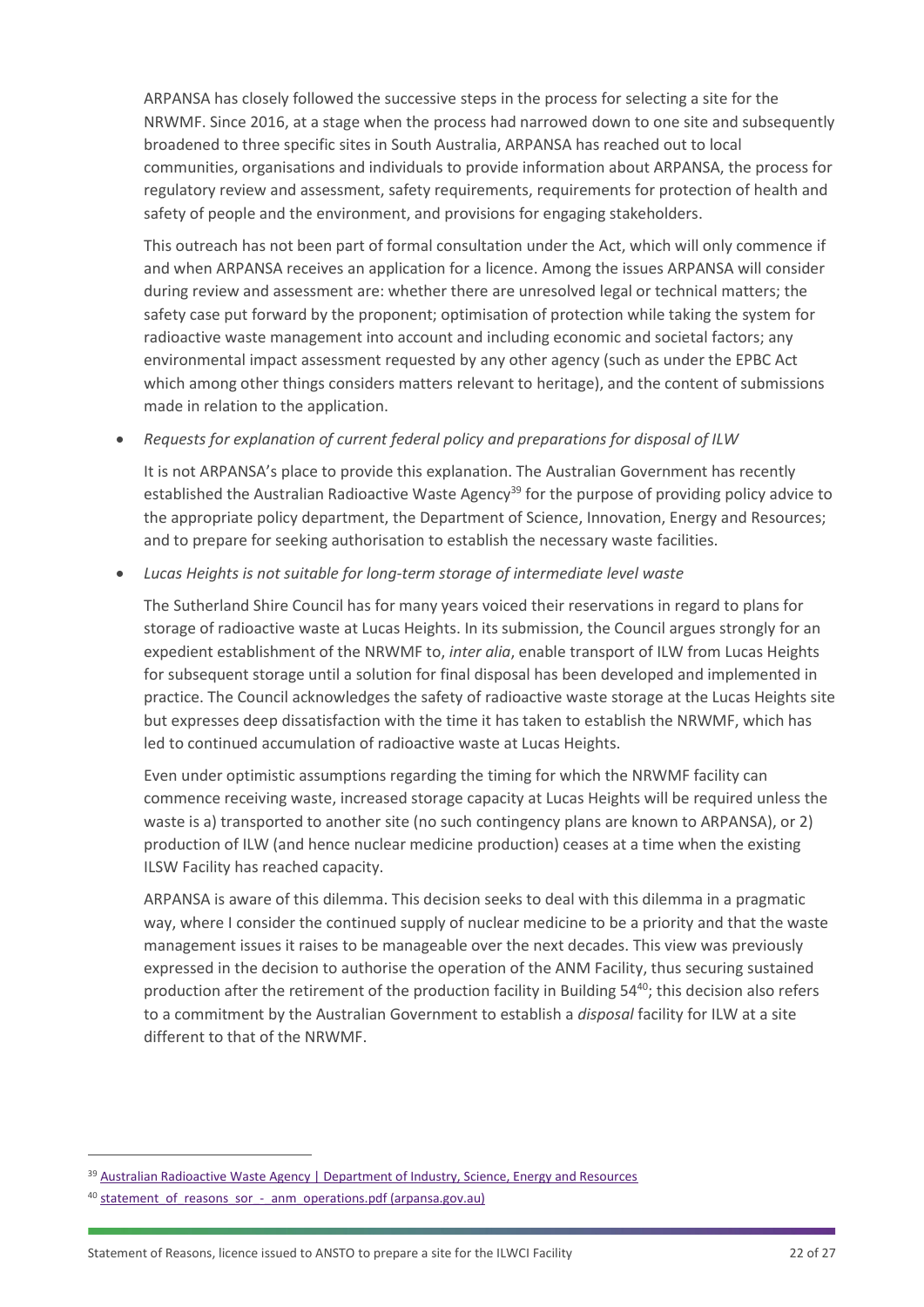I also reiterate that storage is not the ultimate solution but, by definition, only an *interim* measure. In this regard, it is relevant to reiterate what was stated in ARPANSA's submission to the Senate Economics Legislation Enquiry into the National Radioactive Waste Management Bill 2020<sup>41</sup>:

*ARPANSA wants to emphasise that national solutions should be sought, plans developed, and facilities established for all radioactive waste stored, and over the coming years generated, in Australia; this will contribute to elimination of the need for specific storage facilities where radioactive waste may accumulate over long periods of time without a defined disposal pathway – or any disposal facility in sight.*

I am aware that development of conceptual models for ILW disposal is under way, and facilities exist in other countries from which experience can be drawn when developing the Australian solution. I am convinced that this will occur and it is desirable that this process commences as soon as practicable, but is given great care and the necessary time required to receive the requisite technical approval and 'social licence'.

## *The establishment of Waste Acceptance Criteria should be expedited and should be the responsibility of ARPANSA*

The Waste Acceptance Criteria (WAC) are required for the predisposal management of the waste, including for transport and ultimate disposal. Early establishment of WAC supports final management of the waste characterised by 'no surprises'. I consider the development of WAC the responsibility of the operator of a storage or disposal facility, which is in accordance with international best practice. However, I acknowledge the role ARPANSA has in carefully reviewing the appropriateness of the WAC. If ARPANSA were to develop the WAC, the division of responsibilities between the operator and regulator would be blurred; the operator must develop the WAC with the view of the long-term safety of the operator's own facility, with regulatory oversight and as necessary, approval provided by ARPANSA. The WAC must be informed by, and appropriately aligned with, the safety features of the disposal facility.

#### *Progress in relation to recommendations by the independent review into safety practices at ANSTO*

Based on recurrent incidents, including contamination of workers, ARPANSA directed ANSTO in June 2018 to initiate an independent review into the safety practices of nuclear medicine production at ANSTO. The review resulted in 85 recommendations and ANSTO's action plan was approved by ARPANSA in December 2019. ARPANSA is generally satisfied with the implementation of changes based on the recommendations<sup>42</sup> and progress on outstanding recommendations continues to be the subject of six-monthly reports from ANSTO to ARPANSA.

The submission queried whether there had been an improvement in safety culture. In response I would note that 'culture' is a trait that is hard to quantify but where implemented measures, staff awareness, incidents and attitudes observed through ARPANSA's inspection program (with increased attention to human and organisational factors), site visits and meetings with executive management, provide meaningful information. The observations indicate ongoing and continuous improvement.

## *Integrity of ARPANSA's decision-making and recruitment of the Chief Executive Officer*

Concerns have been expressed about the integrity of ARPANSA's regulatory decisions, which to some extent seem to be based on perceptions around the process to appoint the first CEO of ARPANSA. The inclusion of the major licence holder (ANSTO) in the selection panel during the recruitment of ARPANSA's

<sup>41</sup> See [https://www.aph.gov.au/Parliamentary\\_Business/Committees/Senate/Economics/RadioactiveWaste/Submissions](https://www.aph.gov.au/Parliamentary_Business/Committees/Senate/Economics/RadioactiveWaste/Submissions)

<sup>42</sup> [Progress on actions from ANSTO safety review | ARPANSA](https://www.arpansa.gov.au/news/progress-actions-ansto-safety-review)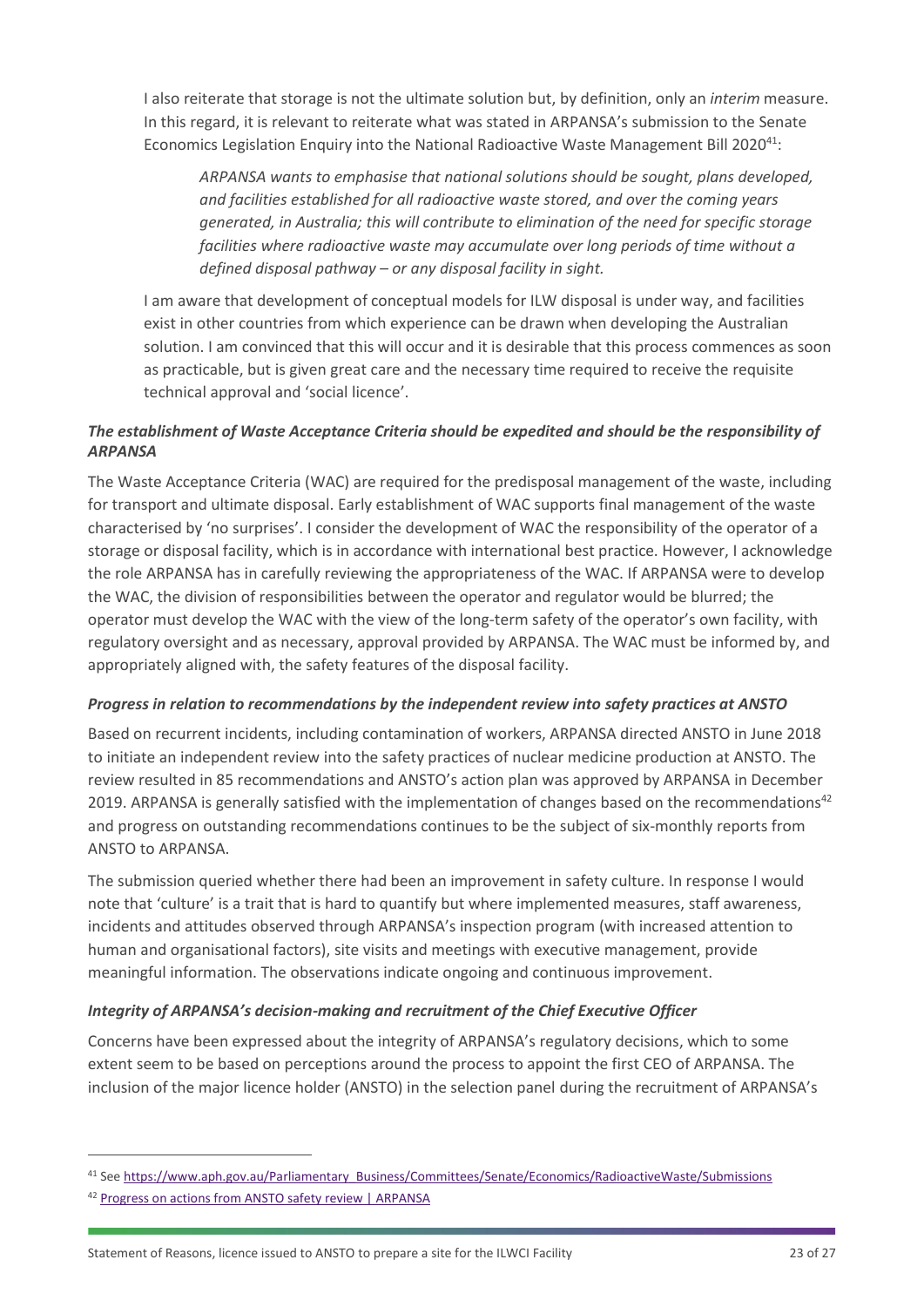first CEO appears to have raised perceptions around the integrity of the process that could have been avoided at the time.

The integrity of ARPANSA's decision-making should be judged on facts and not on conjecture. Specifically, to the extent a critical and evidence-based regulatory approach to a proposal to establish a waste management facility is a relevant indicator of regulatory integrity, a reader may take some comfort from a recent article<sup>43</sup> by Professor Ian Lowe<sup>44</sup>.

While accepting that regulatory decision-making, just as any other human activity, is never infallible, I believe ARPANSA's decisions as a rule are well informed, characterised by integrity and underpinned by sound judgement and evidence, in accordance with ARPANSA's Regulatory Activities Policy<sup>45</sup>. I am pleased to see that the submission expressed general confidence in the current state-of-affairs. A recruitment process is underway for the recruitment of ARPANSA's third CEO, managed by the Department of Health. I have full confidence in the integrity of the recruitment process.

## <span id="page-24-0"></span>*3.8.2 Conclusions*

#### **Content of submissions about the application**

ARPANSA invited and reviewed submissions about the application. The submissions predominantly concerned the position of the ILWCI Facility in the national radioactive waste management system. The diversity of opinions regarding the NRWMF, in particular storage of ILW at the NRWMF, are well known to ARPANSA. No new information emerged that materially challenges ARPANSA's view that continued production of nuclear medicine provides significant benefit to Australia's health care system; this inevitably leads to continued production and increased storage of ILW at Lucas Heights. In my opinion and as argued in this Statement of Reasons, this can safely continue over the next decades pending the establishment of facilities for final management of radioactive waste, including a disposal facility for ILW for which no concrete plans are currently available.

## <span id="page-24-1"></span>**4. Licence conditions**

Under section 35 of the Act, I impose the following licence conditions regarding specific matters that must be addressed in sufficient detail and in a form that clarifies the safety aspects of the issue. The information must be submitted with an application for a licence to construct the ILWCI Facility, or earlier where feasible. Failure to comply may result in a licence application to be deemed incomplete and not reviewable.

## <span id="page-24-2"></span>**4.1 Time until reaching capacity of the ILSW stores**

Sections 3.1 and 3.4 of this Statement of Reasons discuss the projections provided by ANSTO, which indicate that the existing ILSW Facility will reach capacity in 2027 and the ILWCI Facility in 2037. There are associated uncertainties, and these may have significant consequences for long-term production and national availability of nuclear medicine, as well as for the establishment of new waste management facilities at ANSTO or elsewhere. An analysis of scenarios must be submitted with an application to construct the ILWCI Facility or before, as detailed below. The information provided to ARPANSA must consider both waste volume and activity.

<sup>43</sup> [3 reasons the announcement to dump radioactive waste in South Australia is extremely premature \(theconversation.com\)](https://theconversation.com/3-reasons-the-announcement-to-dump-radioactive-waste-in-south-australia-is-extremely-premature-172766)

<sup>44</sup> Professor Emeritus Ian Lowe of Griffith University was the Chair of the Australian Conservation Foundation 2004 – 2012. He was also a member of the Radiation Health and Safety Advisory Council established under the ARPANS Act 2002 - 2014, to which he was appointed by the Minister as "a person to represent the interest of the general public".

<sup>45</sup> [Regulatory Activities Policy | ARPANSA](https://www.arpansa.gov.au/about-us/our-policies/regulatory-activity-policies#:~:text=The%20Regulatory%20Activities%20Policy%20(the,the%20environment%2C%20from%20the%20harmful)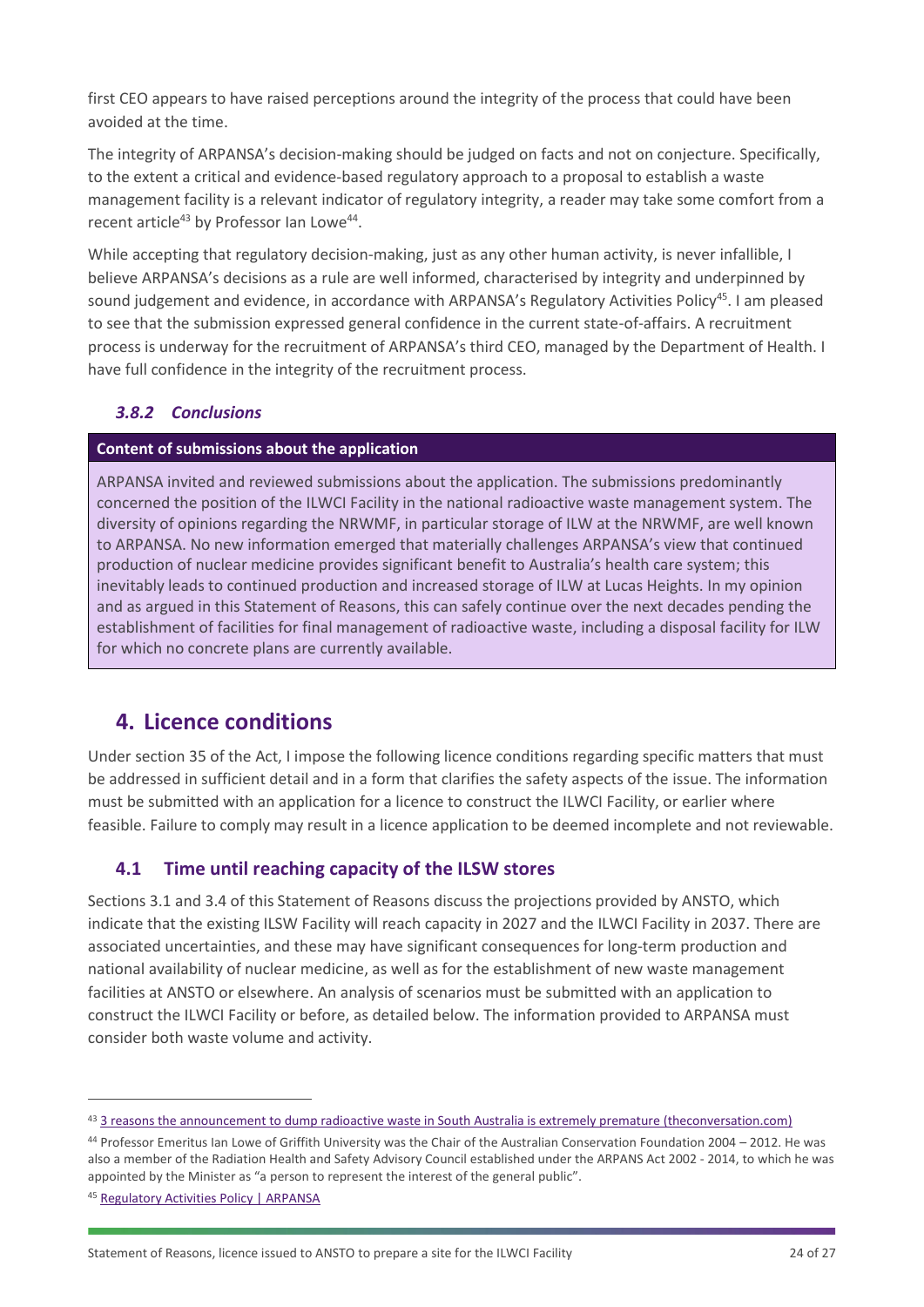*Licence condition: ANSTO must, as part of the supporting documentation for an application to construct the ILWCI Facility or earlier, provide*

- *(i) Updated information on expected progression of emplacement of ILW in the existing storage facility for ILSW and in the ILWCI Facility, and expected timing for reaching capacity for storage of SUF cups, ARBs, and SyMo waste canisters at these facilities, building on:*
	- *a. assumed continued production of ILW from nuclear medicine production at the time the supporting documentation is submitted*
	- *b. other plausible scenarios for future demand and production capacity for Mo-99/Tc-99m for nuclear medicine procedures, in Australia and globally*
	- *c. scenarios under (a - b) and assuming contribution by ANSTO to the Outage Reserve Capacity recommended by the OECD/NEA High-Level Group on the Security of Supply of Medical Radioisotopes<sup>46</sup>*
	- *d. activity of waste stored under the scenarios defined in (a) – (c).*

## <span id="page-25-0"></span>**4.2 Influence of site characteristics and optimisation of protection in the design of the ILWCI Facility**

Section 3.2 refers to the site characteristics and site-related design basis for the ILWCI Facility. A number of areas were identified in by ANSTO as requiring consideration in further design works.

*Licence condition: ANSTO must, as part of the supporting documentation for an application to construct the ILWCI Facility or earlier, provide:*

- *(i) Updated information on design considerations and design decisions that have been made about*
	- *a. bushfire*
	- *b. drought*
	- *c. high summer temperature*
	- *d. lightning*
	- *e. low water supply*
	- *f. seismic activity*
	- *g. soil shrink and swell*
	- *h. extreme wind*
	- *i. ventilation air quality*
	- *j. water supply quality*
- *(ii) Updated information on considerations of optimisation of protection in the design including* 
	- *a. design, workflow and processes*
	- *b. preliminary dose constraints and projected airborne discharges relevant to the facility and/or certain aspects of the facility.*

<sup>46</sup> Nuclear Energy Agency (NEA) - [High-level Group on the Security of Supply of Medical Radioisotopes \(HLG-MR\) \(oecd-nea.org\)](https://www.oecd-nea.org/jcms/pl_26152/high-level-group-on-the-security-of-supply-of-medical-radioisotopes-hlg-mr)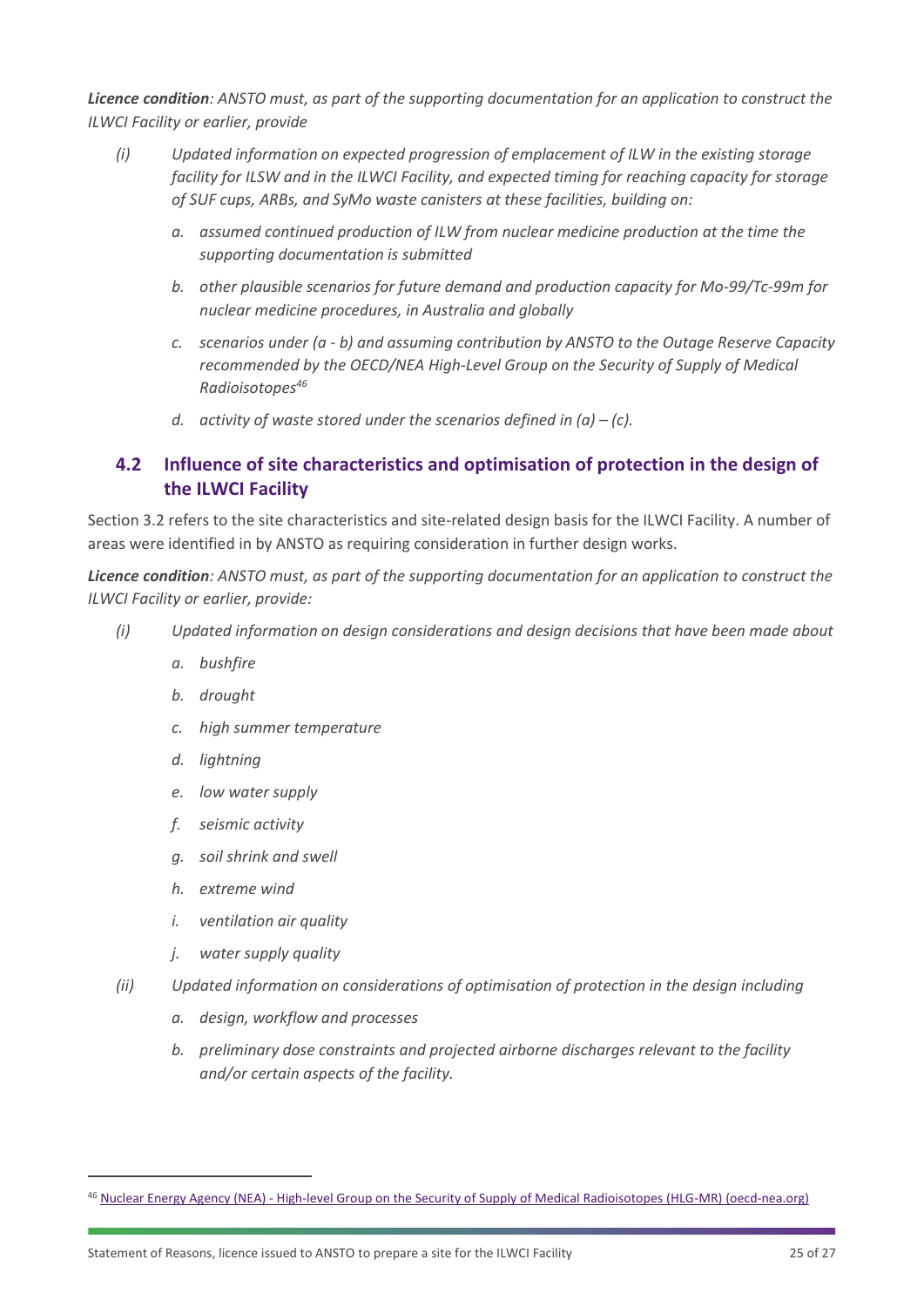## <span id="page-26-0"></span>**4.3 Safety assessment and safety analysis report**

Section 3.3 of this Statement of Reasons considers the SAR and underpinning risk assessment, including the recommendations for further actions. In addition, the approach to risk assessment was discussed, in particular screening out certain incidents as not credible, and the human factors.

*Licence condition: ANSTO must, as part of the supporting documentation for an application to construct the ILWCI Facility or earlier, provide:*

- *(i) Responses to the recommendation in Appendix B to the SAR 'Disposition of the Risk Assessment Recommendations' which considers:*
	- *a. structural integrity of the shielding of the GP flask and retrievable waste flask following impact*
	- *b. crane failure while storage pit shielding is compromised*
	- *c. rescue plan for person falling inside a pit*
	- *d. safety measures for operators or maintenance staff while in the vicinity of an open pit.*
- *(ii) ANSTO must as part of the supporting safety assessment provide expanded written justification for initial screening of postulated events as not credible.*
- *(iii) ANSTO must explain the reasoning behind engineering judgement applied where analyses of frequency of events involving human factors and probability of failure have been estimated instead of referenced data sources.*

## <span id="page-26-1"></span>**4.4 Waste Management Strategy**

ARPANSA acknowledges ANSTO's ongoing development of a Waste Management Strategy. Further clarity should be provided by ANSTO with regard to the different forms of ILW to be stored in the ILWCI Facility and timing, conditioning, and contingency plans for management of the different waste streams and waste forms until such time a disposal facility is able to receive such waste.

*Licence condition: ANSTO must, as part of the supporting documentation for an application to construct the ILWCI Facility or earlier, provide:*

- *(i) An updated plan for the future management of the waste stored in the ILWCI Facility that considers:*
	- *a. timing of different steps of the future management of the waste in the ILWCI, separately for the waste streams that have contributed to the inventory of the ILWCI*
	- *b. contingency plans for the ILW managed in the ILWCI Facility.*

## <span id="page-26-2"></span>**4.5 Decommissioning**

As discussed in section 3.2, current plans for decommissioning lack detail, but make a commitment to timely decommissioning. ANSTO must provide considerably updated information, albeit conceptual, on plans for decommissioning of the ILWCI and how this, in broad terms, fits with decommissioning of other facilities at the Lucas Height site, which is part of ANSTO's Waste Management Strategy currently in development.

*Licence condition: ANSTO must, as part of the supporting documentation for an application to construct the ILWCI Facility or earlier, provide:*

*(i) An updated decommissioning plan for the ILWCI Facility that considers:*